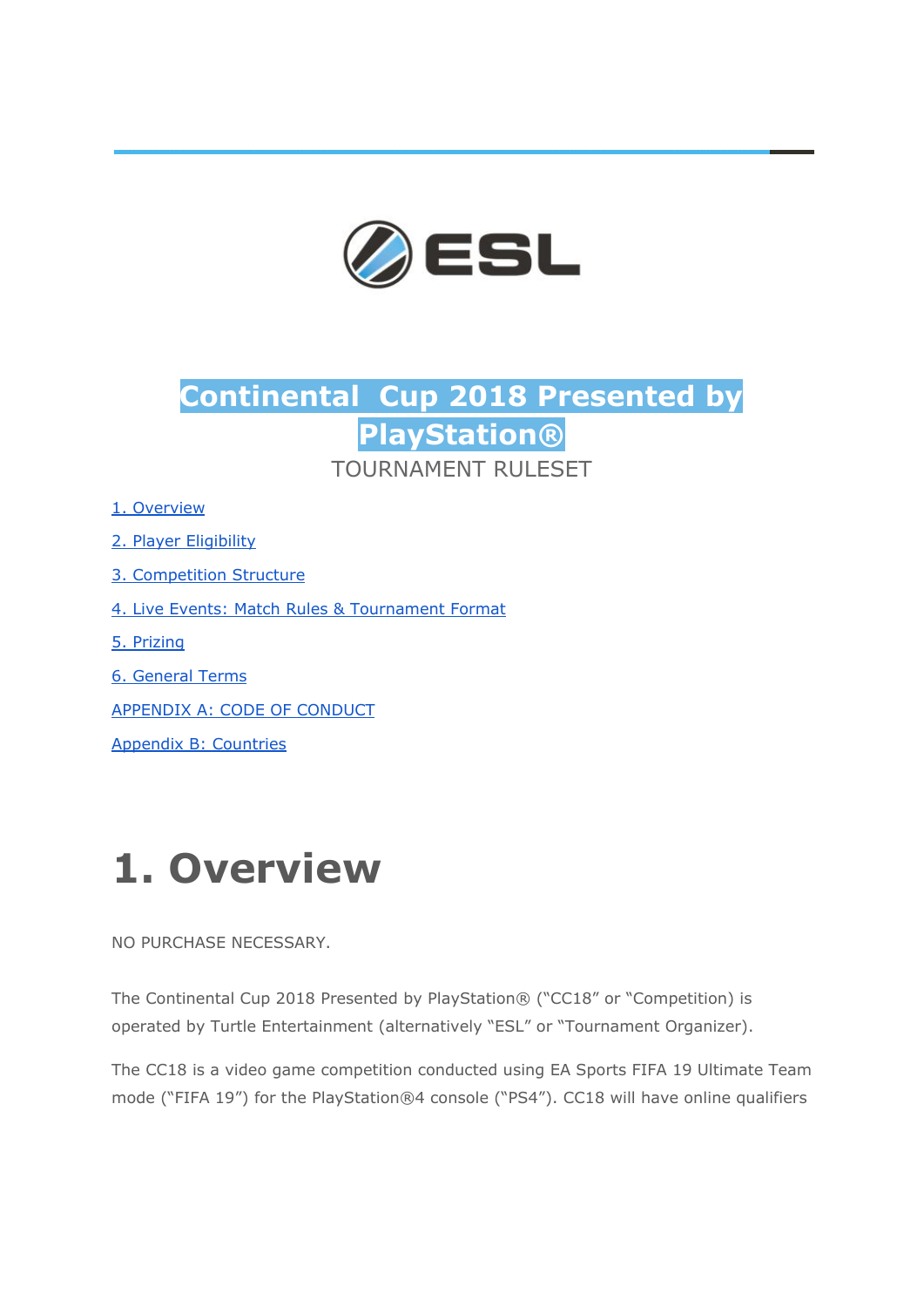

followed by offline qualifiers and the live finals event at the Paris Game Show 2018 ("PGW"), as detailed below.

Participants must sign up for CC18 using the integrated tournament app on the PS4 ("Tournament App") or the ESL Play landing page. Participants who meet the eligibility requirements in the Player Eligibility section below (individually a "Player" or "competitor" or "Participant") must also (1) own or have access to FIFA 19 on the PS4; (2) own or have access to a PS4; (3) have a valid account on the PlayStation<sup>™</sup>Network ("PSN Account") and an associated PSN ID; (4) have a valid subscription to PlayStation<sup>™</sup> Plus; (5) have a valid account with Electronics Art ("EA Account); (6) be residents of an applicable jurisdiction as outlined in Appendix B.

# <span id="page-1-0"></span>**2. Player Eligibility**

## **2.1 Registration and acceptance of official rules**

Player must link their PSN Account to their ESL account on the Tournament App or sign up on the ESL Play tournament hub page. Player must read the CC18 ruleset and relevant privacy policies, including the ESL privacy policy, and agree to these rules before entering the tournament. Once a Player has registered, they are considered for eligibility for the entire CC18 tournament including the live finals.

## **2.2 Age**

Players must be at least 16 years old by the date of the Live Event and at least the minimum age needed to have a full (not underage) EA Account in their given territory to be eligible for the CC18. *All Players under the age of 18 who attend Live Events must have Player's parent, legal guardian, or parents/guardians (as required by law) accompany them and consent to the rules on their behalf.*

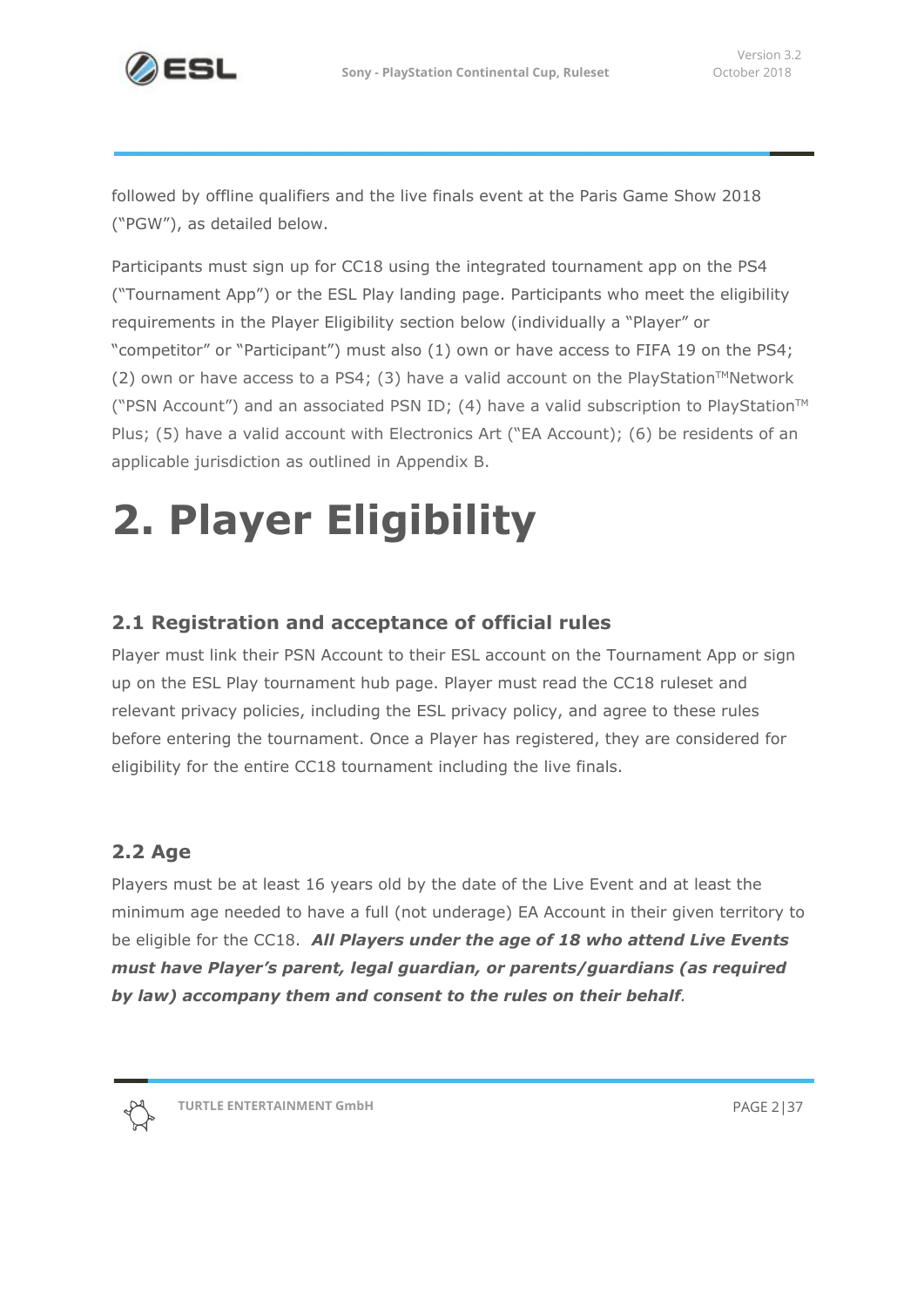

Deadline at which a player must have turned 16 and at least the minimum age needed to have a full EA account in their territory to be eligible for the Live Event

October 25th 2018

## **2.3 Residency Requirement**

Participants may be required to provide proof of residency to determine their eligibility in the CC18.

All invited Participants will be required to sign and return a Declaration of Eligibility to Travel, disclosing Participants residency and such other requirements as ESL may have from time to time, as well as to certify their residency by providing two forms of identification or proof of residency, such as:

Government-Issued Documentation: Identification such as a passport, driver's license, identification card, or work visa with a name and address.

Utility Bill: Recent invoice from a utility (energy, telephone, or cable) company with a name and address.

The list of eligible countries game can be found in Appendix B: Countries

## **2.4 Employees & Conflicts of Interests**

Employees of ESL, Sony Interactive Entertainment LLC ("PlayStation"), Electronic Arts Inc. (alternatively "EA" or "Publisher") and its respective affiliates, subsidiaries, representatives, advertising, promotion and publicity agencies, FIFA, and the immediate family members or persons living in the same household of such employee are not eligible to participate in the competition.



**TURTLE ENTERTAINMENT GmbH** PAGE 3|37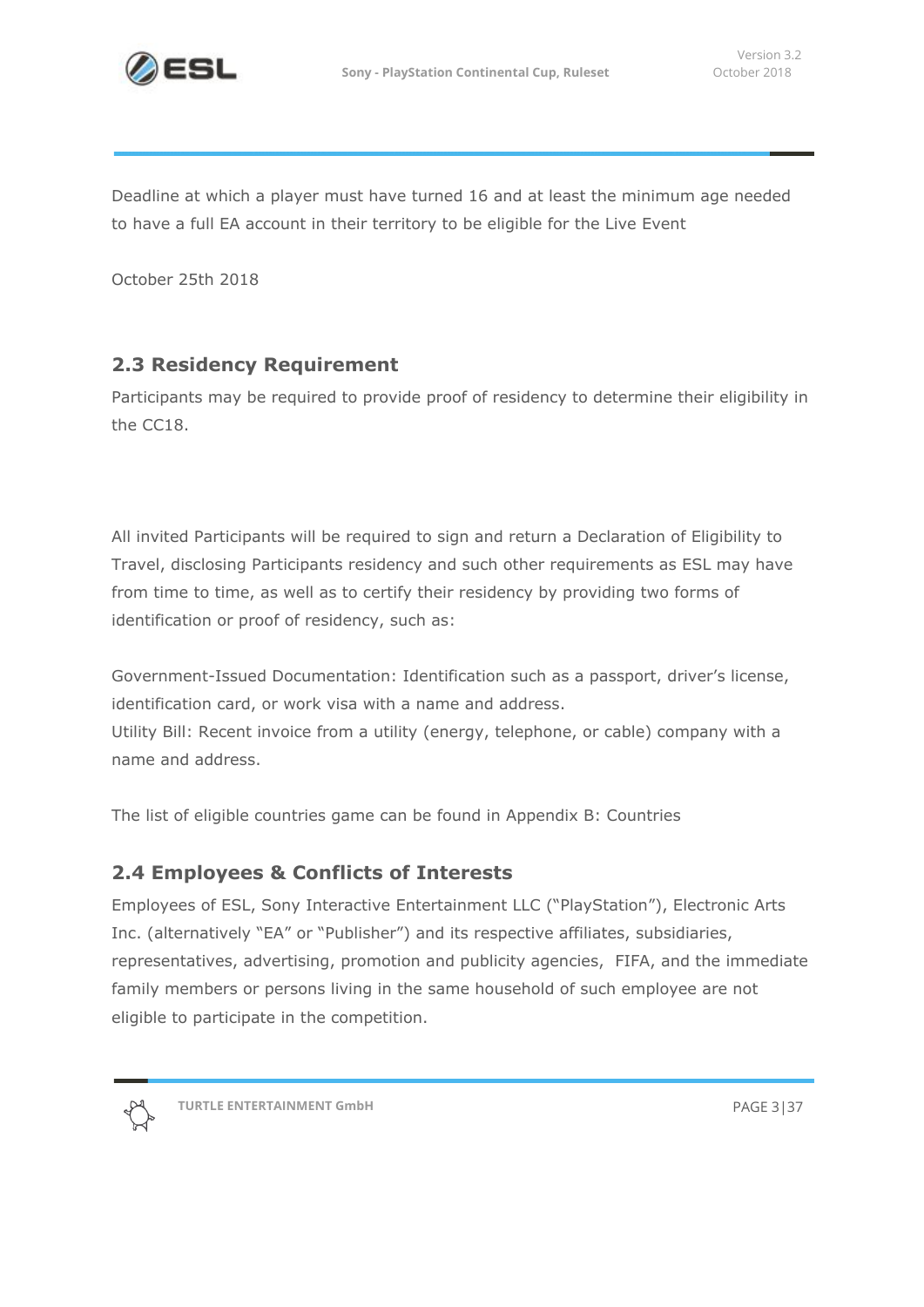

## <span id="page-3-0"></span>**3. Competition Structure**

Qualification for the CC18 Live finals at Paris Games Week, can occur in the following ways;

- 1. By participating in the online qualifiers for the players respected region.
- 2. By direct invitation by the Tournament Organisers
- 3. Qualifying onsite at Paris Games Week at the offline qualifier on October 26 2018.

## **3.1 Online Qualification**

The regional Online Qualifiers are scheduled to take place over the course of two weekends, the 6th-7th October and 13th-14th October 2018. The Tournament Organiser reserves the right to amend these dates in its sole discretion.

The exact timings and further details for the CC18 and its online qualification periods will be communicated on the tournament landing page at **[PlayStation.com/continentalcup,](http://playstation.com/continentalcup) or** such other pages or [communications](http://playstation.com/continentalcup) determined by the Tournament Organizer[.](http://playstation.com/continentalcup)

Players are only eligible to participate in 1 (one) country's qualifiers, even if they are a resident in multiple countries

**Saturday 6th October 2018:**

DACH - Top 2 qualify for PGW

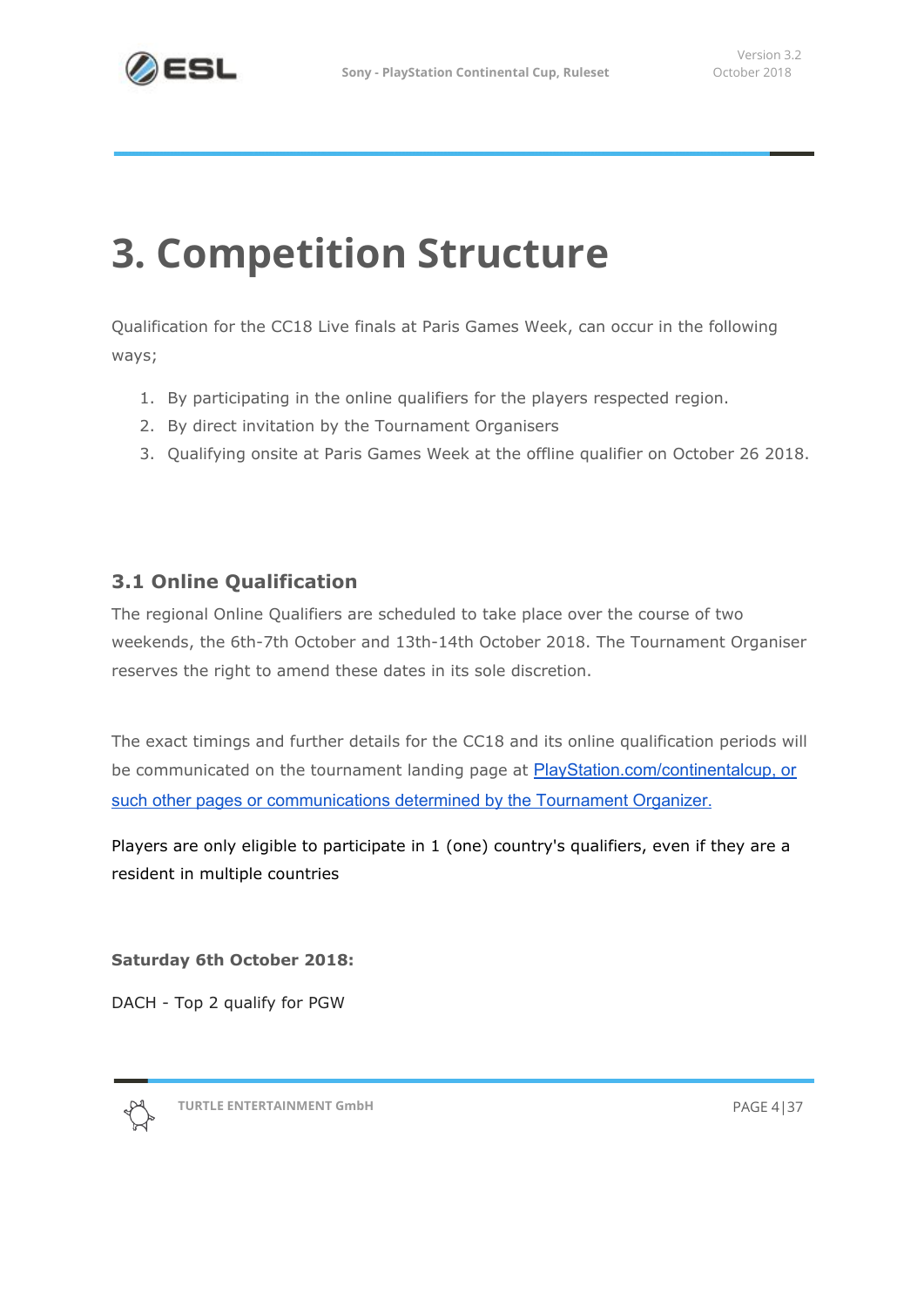

UK - Winner qualifies for PGW Brazil - Winner qualifies for PGW Poland - Winner qualifies for PGW North America - Winner qualifies for PGW SEA Qualifier 1

#### **Sunday 7th October 2018:**

DACH - Winner qualifies for PGW

- UK Top 2 qualify for PGW
- Brazil Winner qualifies for PGW
- North America Winner qualifies for PGW

SEA Qualifier 2

#### **Monday 8th October 2018**

HK Qualifier 1

#### **Tuesday 9th October 2018**

HK Qualifier 2

#### **Wednesday 10th October 2018**

KR/TW Qualifier

#### **Thursday 11th October 2018**

LCQ Qualifier 1



**TURTLE ENTERTAINMENT GmbH** PAGE 5|37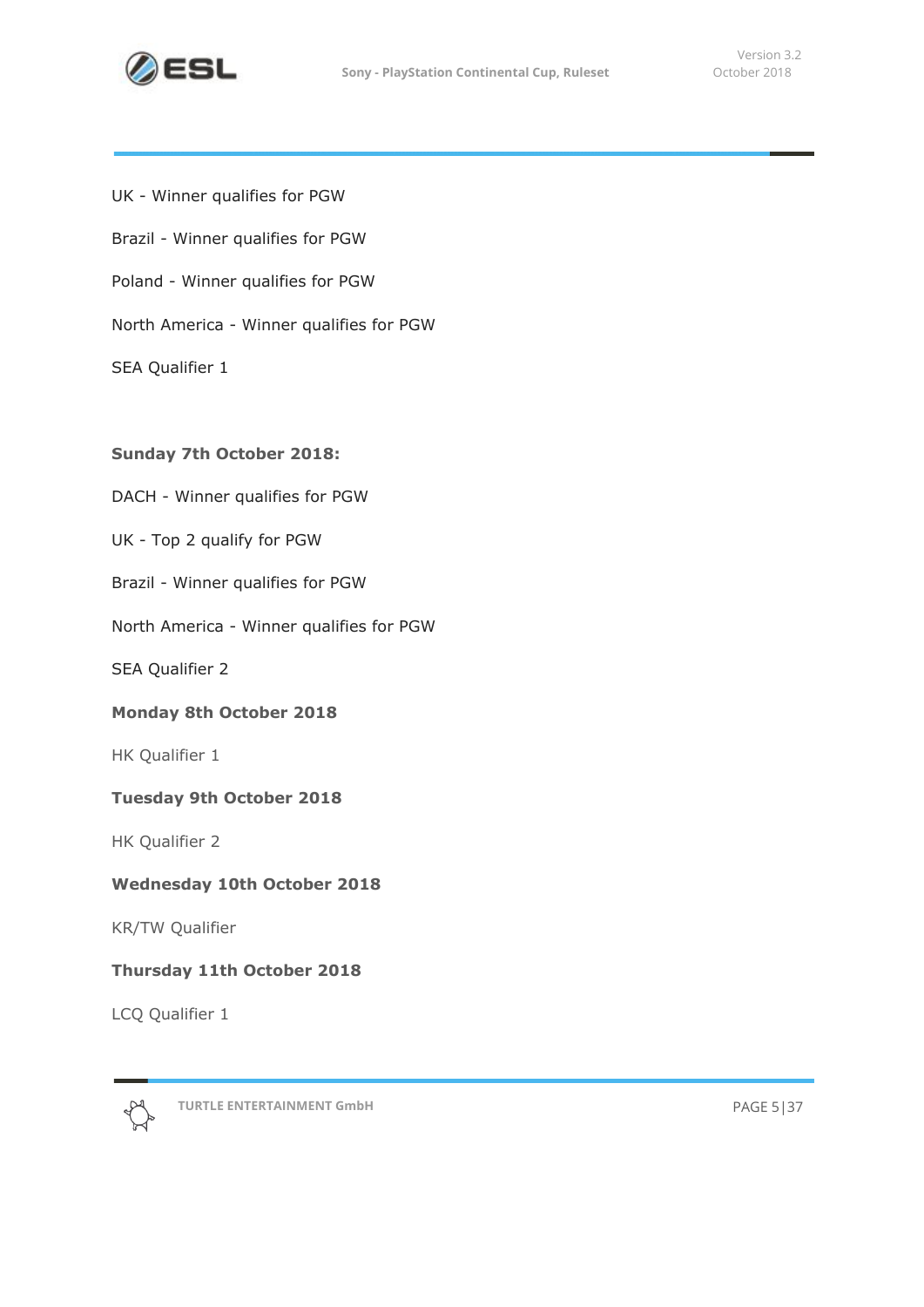

#### **Friday 12th October 2018**

LCQ Qualifier 2

#### **Saturday 13th October**

- Nordics Winner qualifies for PGW
- Italy Winner qualifies for PGW
- Rest of Asia Winner qualifies for PGW
- Mexico Winner qualifies for PGW
- Russia Winner qualifies for PGW

#### **Sunday 14th October**

- Nordics Winner qualifies for PGW
- Italy Winner qualifies for PGW
- Australia/New Zealand Winner qualifies for PGW
- Greece Winner qualifies for PGW

#### **Qualifiers for other regions**

Japan, Spain/Portugal, France, Czech Republic/Slovakia/Hungary will all have qualifiers ran in their regions that take place in a different form to the qualifiers on the 6th-14th October. Some of these will be offline events, that will have their own set of rules. The details of these qualifiers will be announced in advance of the scheduled sign-up window.

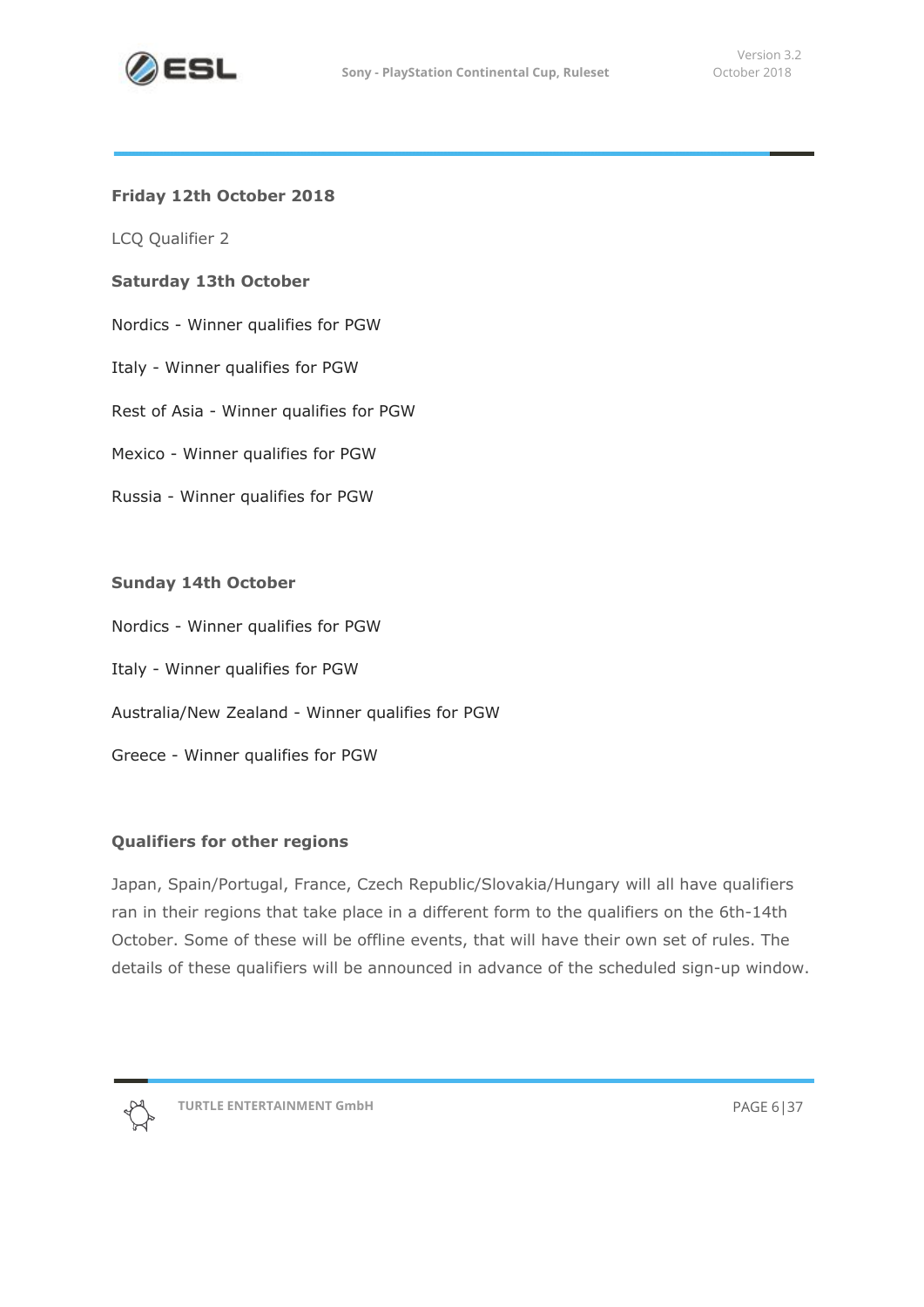

Middle Eastern Region - There is an invitational spot for this region.

#### **Friday 26th October - On site qualifier.**

1 spot is left open for the online qualifier during Paris Games Week. Details for this can be found below in Section 3.5.

| <b>Country</b>                                         | # of Player that qualify |
|--------------------------------------------------------|--------------------------|
| France                                                 | $\overline{4}$           |
| Russia                                                 | 1                        |
| Nordics (Norway, Finland, Sweden,<br>Denmark, Iceland) | $\overline{2}$           |
| Italy                                                  | $\overline{2}$           |
| Spain                                                  | 3                        |
| Portugal                                               | 1                        |
| UK/Ireland                                             | 3                        |
| Germany/Austria/Switzerland                            | 3                        |
| Poland                                                 | 1                        |
| Greece                                                 | $\mathbf{1}$             |
| Czech / Slovakia / Hungary                             | 1                        |
| Australia / New Zealand                                | $\mathbf{1}$             |
| North America (United States / Canada)                 | $\overline{2}$           |
| Japan                                                  | $\mathbf{1}$             |
| Rest of Asia (HK, KR, TW, SG, TH, ID, MY)              | $\mathbf{1}$             |
| <b>Brazil</b>                                          | $\overline{2}$           |

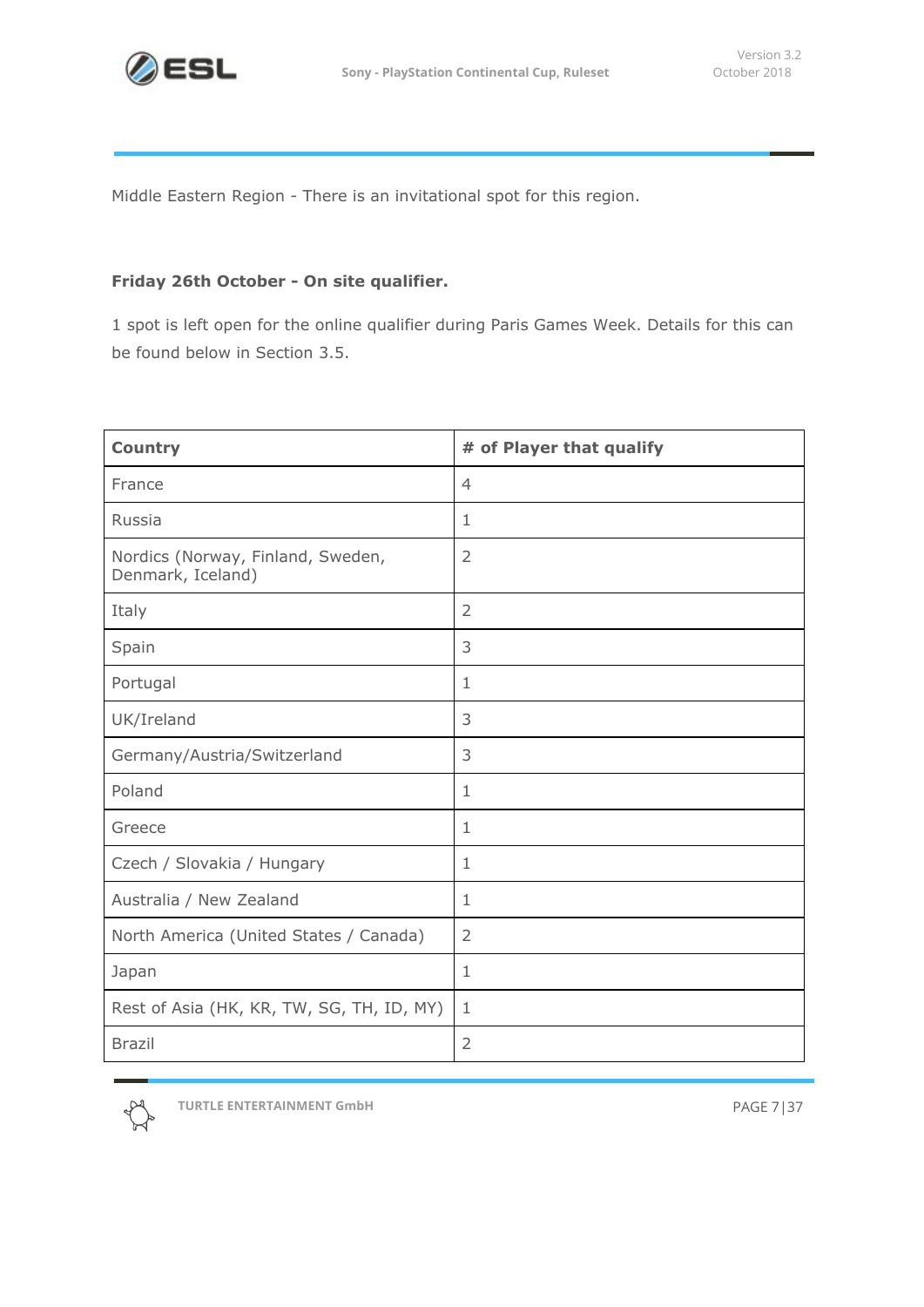

| Mexico       |  |
|--------------|--|
| Saudi Arabia |  |
| On-Site      |  |

## **3.2 Online Qualifiers format**

Gametype: FIFA 19 Ultimate Team Friendly Seasons Game mode

Format: Single elimination, Best of 3

Tournament cap per cup: 2048 players

#### **Game setup instructions**

Each game will be played using the Friendly Seasons mode of FIFA 19 Ultimate Team with the default game settings.

#### **Gameplay Settings**

The gameplay settings are defined by the FIFA 19 Ultimate Team Friendly Seasons game mode, they are listed below:

Difficulty Level: World Class Half Length: 6 minutes Stadium Settings Stadium: FEWC Stadium (ensure you have completed the starter objectives to have this stadium unlocked) Season: Fall/Autumn Time of Day: 3:00PM Pitch Wear: None



**TURTLE ENTERTAINMENT GmbH** PAGE 8|37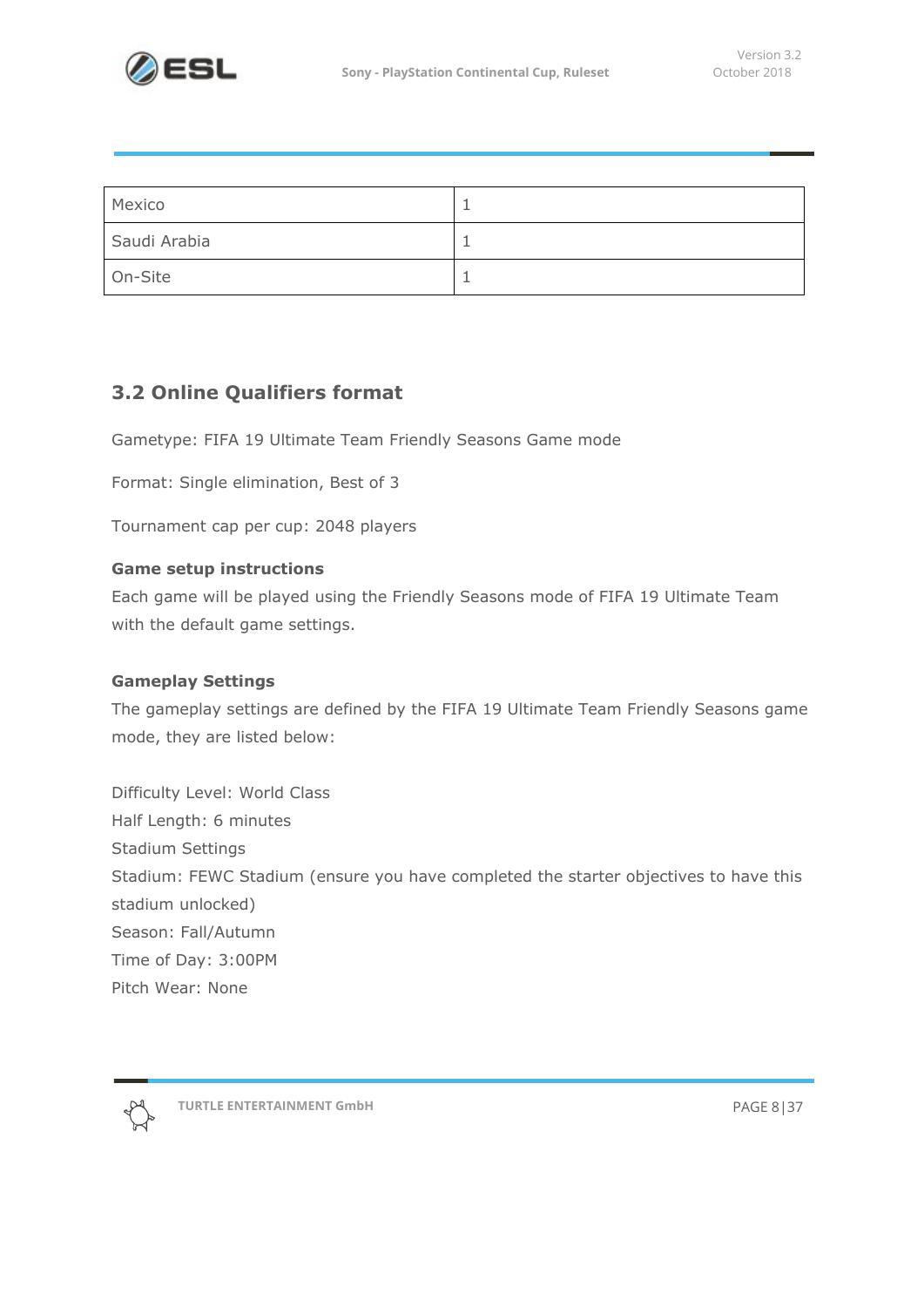

#### **Mandatory settings**

The following settings will be enforced for all users and unable to be modified at live events:

HUD: Player Name & Indicator Player Indicator: Player Name Time/Score Display: On Radar: 2D Gamertag Indicator: Off Scrolling Line Ups: Off Commentary Volume: 0 Stadium Ambience: 8 Music Volume: 0

#### **Camera Settings**

The following Single Player Camera settings are disallowed:

- Pro
- End to End
- Dynamic

#### **Consumable Restrictions**

Competitors will be limited in which consumables they can use for their squad. Changes to consumables restrictions may be announced one week prior to the start of the online qualifiers. Competitors will be allowed to use the following consumable types:

- Contract Consumables
- Position Change Consumables
- Healing Consumables
- Chemistry Style Consumables



**TURTLE ENTERTAINMENT GmbH** PAGE 9|37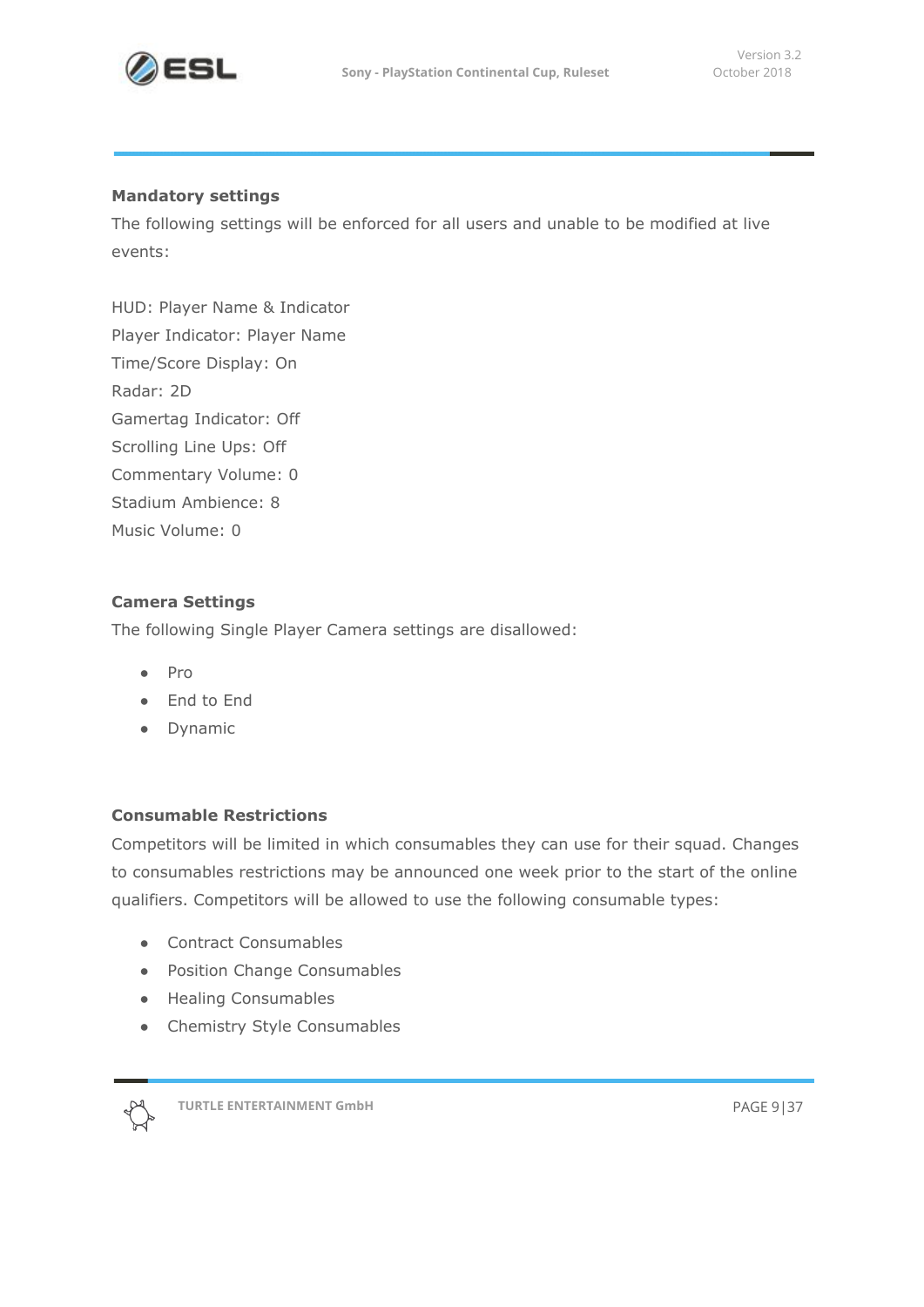

- Manager League Consumables
- Fitness Consumables

## **COMPETITORS WILL NOT BE ALLOWED TO USE THE FOLLOWING CONSUMABLE TYPES:**

● Training Consumables

#### **Lobby**

Follow these steps to start your match:

- Add opponent to friends list
- Go to the online tab
- Select 'Ultimate Team'
- Choose the Friendly Seasons option from the lower right tile
- Invite your opponent
- Start the match

#### **No show**

Each player has **15 minutes** to show up to a match. (Time from Point 1. +15 minutes). Not showing up within 15 minutes results in a default loss. The player that is waiting must open a ticket (by clicking on the support tab on play.eslgaming.com cup page) in order to get a default win or raise this on the discord chat with an admin.

#### **Results**

Both players are responsible to enter correct results in the following ways:

- 1. On the ESL website
- 2. Through the Tournament App on PS4

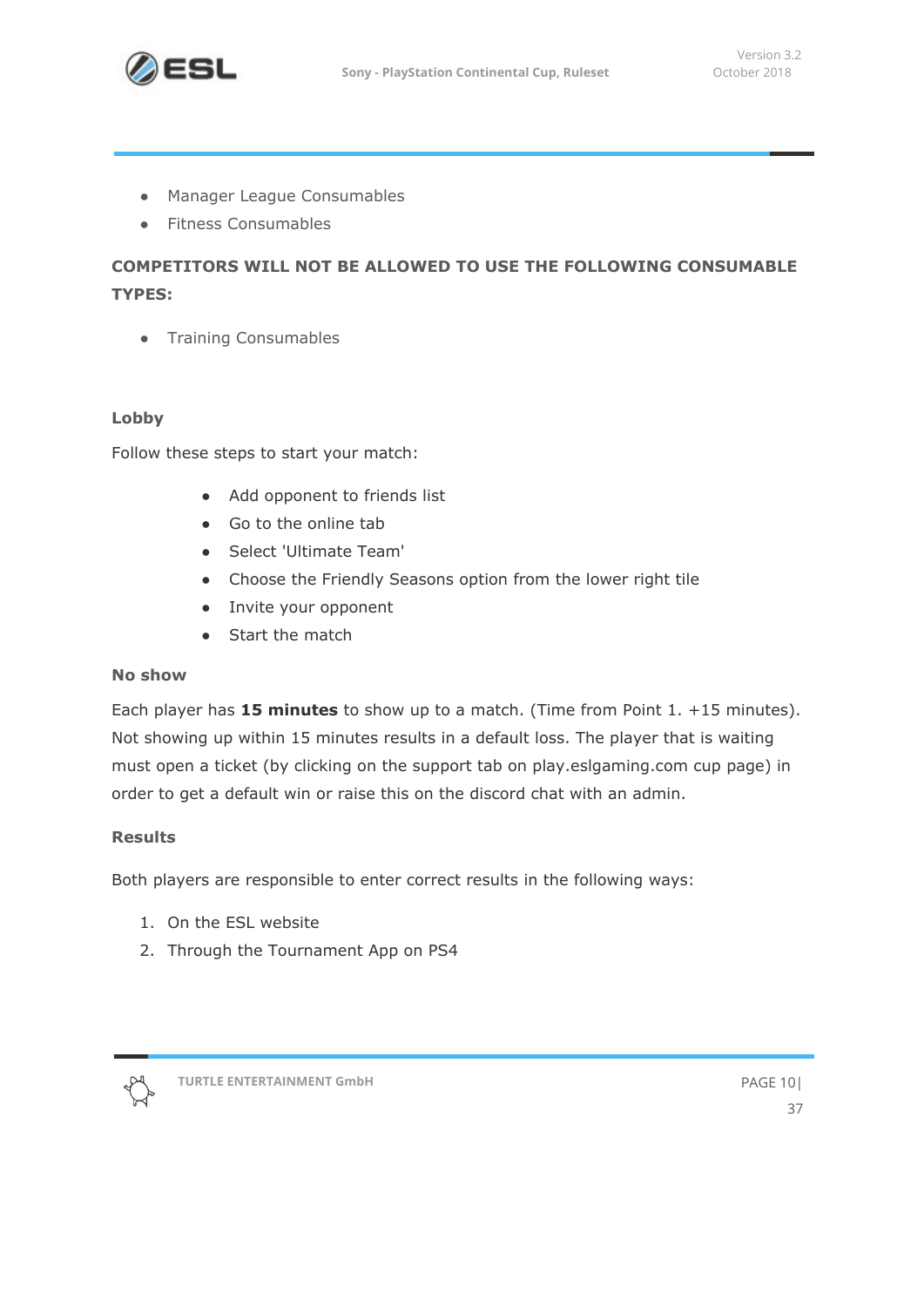

Both players are required to take a screenshot at the end of the match, where the result and both player names are displayed. Players need to upload it after the match to the ESL website or the Tournament App on PS4. If you have a conflict in the match, please open a match protest on ESL Play, so the staff team can check the case and take a decision. The decision can also mean that both players are disqualified, if there is not enough proof for either player to be the clear winner.

## **Match Media**

All match media (screenshots and videos) must be kept for at least 15 days. In general, you should upload the match media from a match as soon as possible. Faking or manipulating match media is of course forbidden and will result in severe penalties.

#### **Screenshots**

Both participants are responsible that screenshots of the match result are uploaded at the end of the match. The screenshots must contain the nickname of both participants and the match result. Also, we recommend that players take screenshots of disputable situations (such as Disconnects, Game Settings problems, etc.). These screenshots can and will be used as evidence in case of a dispute.

## **Match Rules**

#### **Draw**

If the game ends in a draw, you have to continue playing into extra time and penalty shootout until a winner is decided.

#### **Loan Players**

Loan players are not allowed. If you opponent is using one of them, make sure to record it, make a screenshot, leave the match immediately and open a protest ticket.

#### **Connection Issues**



**TURTLE ENTERTAINMENT GmbH** PAGE 11|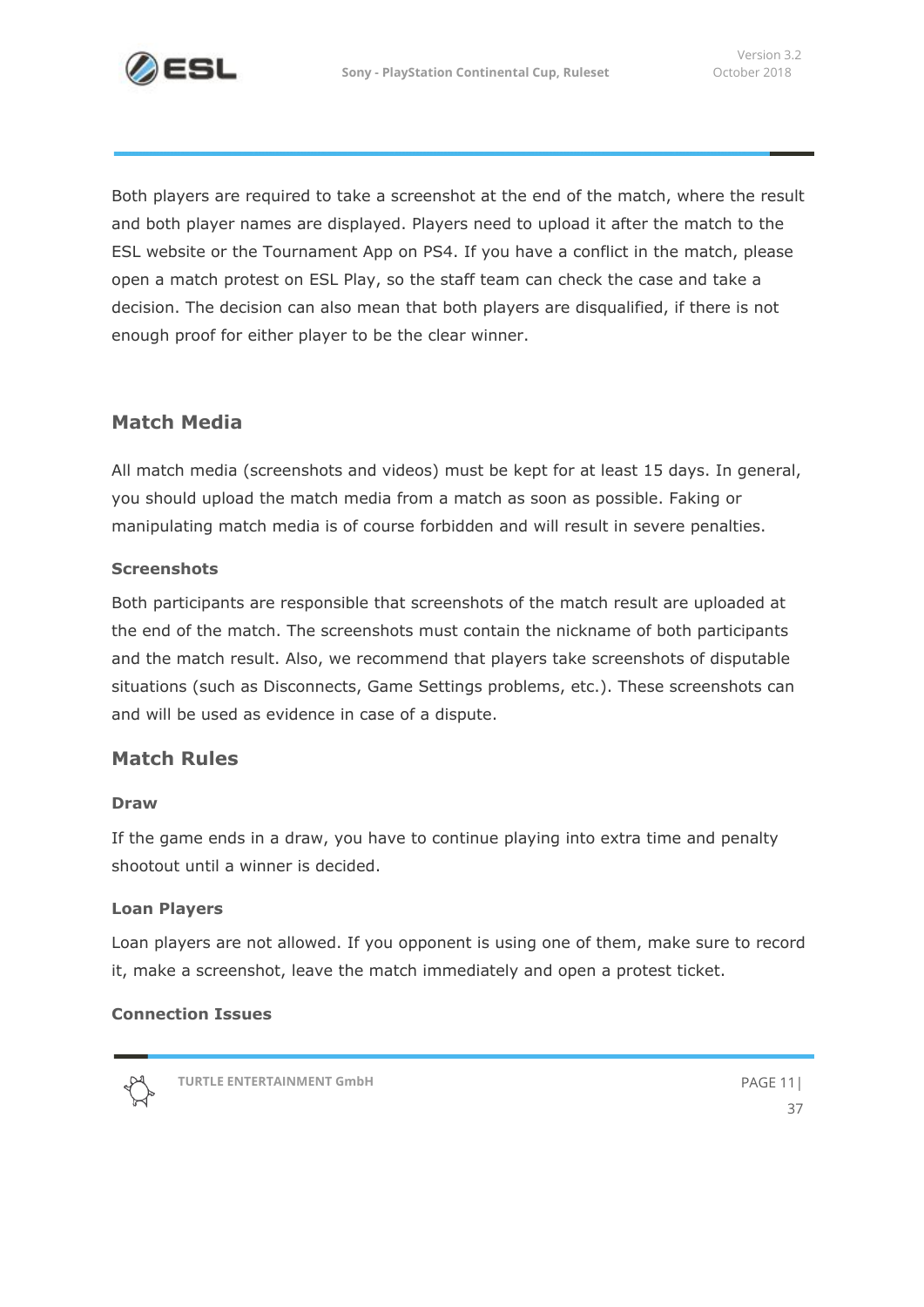

If you experience connection issues in your match, please record this, leave your match and open a protest with your evidence. Please note that you must leave the match before any goals or red cards have been awarded.

#### **Disconnection**

If there was a disconnect with score 0:0, the game has to be restarted. If a goal was scored, there are two options: a) The players agree to play the remaining time and add additional goals. b) An admin decides about the final score.

#### **Disqualification**

Any Player may be disqualified immediately from the CC18, at the discretion of ESL or its designees, for any reason, including those listed below, and any failure to comply with the any of ESL's user agreement (including the ESL User Agreement, Privacy & Cookie Policy, or Code of Conduct) or any user agreements, privacy policy, or other policies relating to a Player's account(s) in connection with CC18:

using any cheats, hacks or other third party "helper" applications in playing games; intentionally disconnecting from the Internet during any game;

colluding with other players in playing games;

taking advantage of known exploits in the game (it is the responsibility of players to understand and avoid all current illegal exploits); or

selectively matching up against the same opponent repeatedly.

Abusive or disorderly behavior, including any use of harassing, negative, or profane language online, will not be tolerated and will also constitute grounds for immediate disqualification.

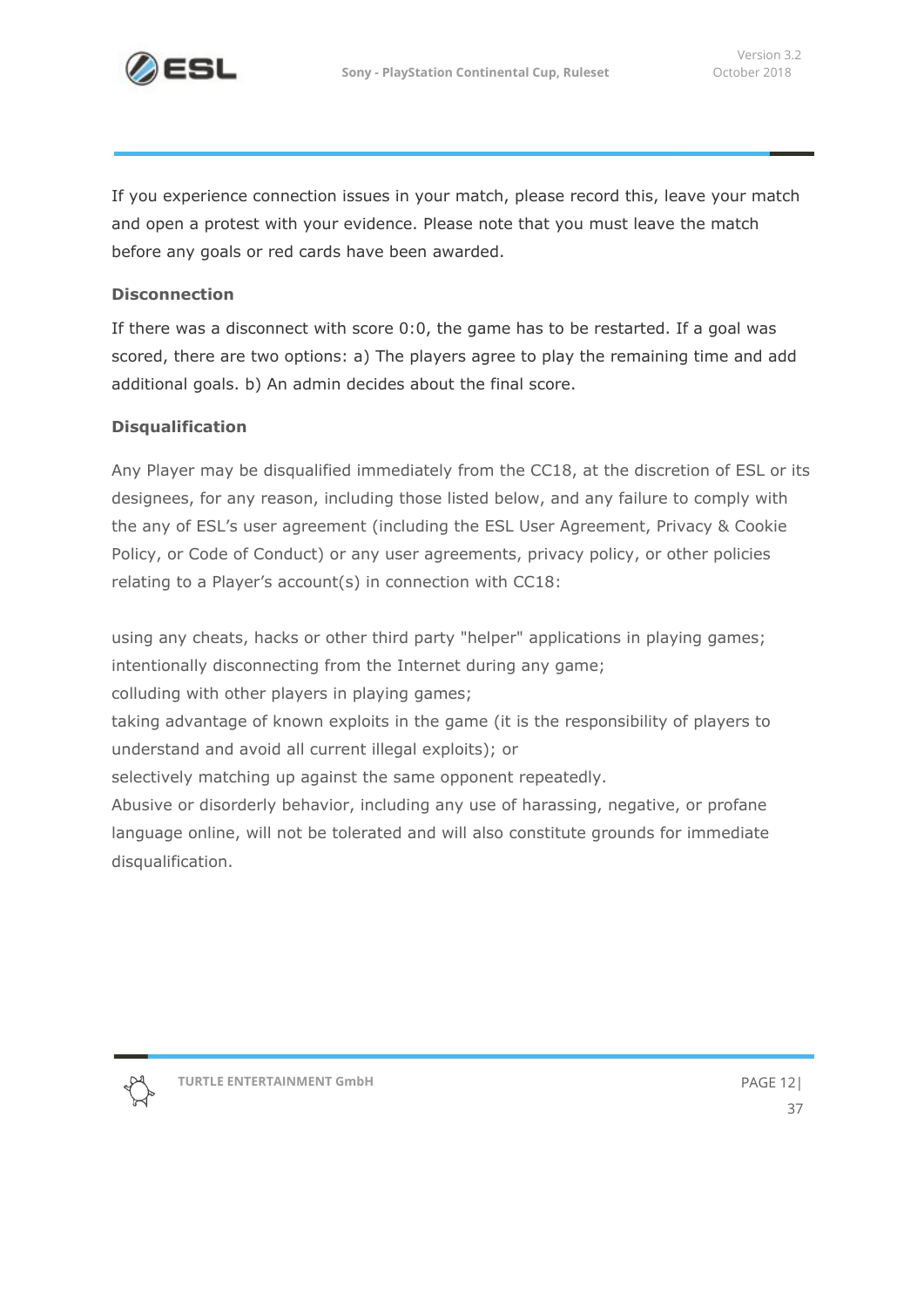## **3.3 Media Obligations**

All players who qualify on the first weekend of qualifiers (6th and 7th October 2018) from the following regions (UK, France, Spain, Brazil, Germany, Austria and Switzerland)must make themselves available for a call on 7th October to discuss media obligations and confirmation on dates for potential filming for a player signature series video. Players selected must then make themselves available on those set dates for a media shoot. Such media shoots may be subject to each Player entering into separate terms and conditions, and other requirements may apply.

## **3.4 Qualified player logistics**

Once each qualifier is complete the winning player(s) will be sent a Declaration form via email to complete to confirm their attendance at the Finals and to gather details required for travel.

If the form is undeliverable, or if an Invited Player is contacted but fails to sign and/or return the Declaration, refuses the invite, is ineligible to receive the invite, or is disqualified or forfeited for any reason and deemed ineligible, the Tournament Organizer reserves the right to invite the next highest ranked eligible Qualified Player from that regions qualifier. All player details will be deleted from our systems within one month of the tournament end.

## **3.5 Onsite Qualifier**

The onsite qualifier will take place at a location designated by the Tournament Organizer at Paris Games Week on the morning Friday 26th October (or on such date as the Tournament Organizer may determine). The winner of the online qualifier will qualify straight into the CC18 unless otherwise disqualified in accordance with these rules. The onsite qualifiers will be played using FIFA Ultimate Team Friendly Seasons mode. Details about FIFA Ultimate Team Friendly Seasons mode can be found in Section 4.2 Pre-Match

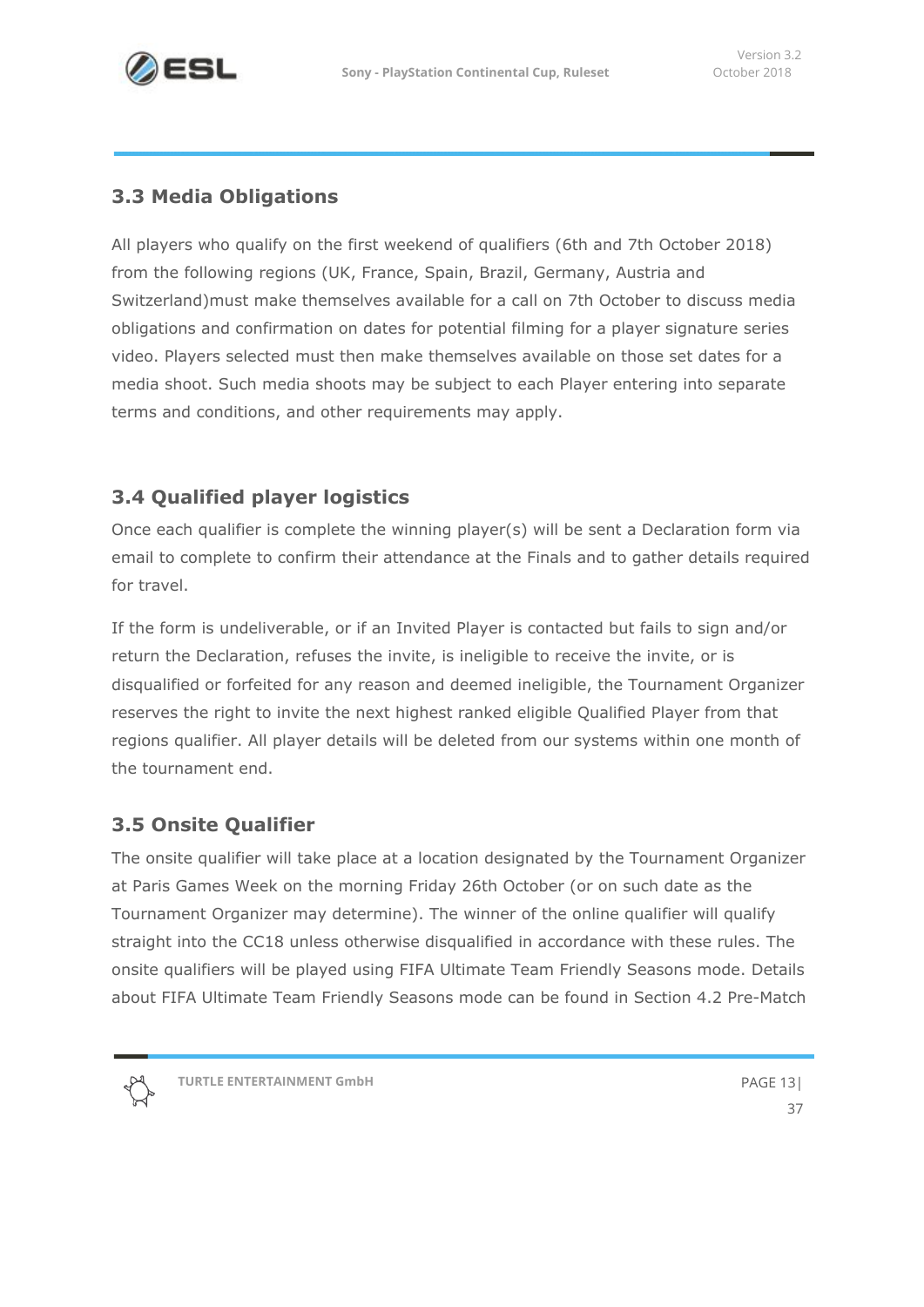

Setup. Players will be deemed as no shows if they are not at their designated locations 10 minutes after the allotted start time. A player from the crowd could be selected to take the position of the non showing player.

#### **Format**

The onsite qualifier will be a 64 player tournament played out in BO1 on site at a designated location at the Paris Game Show. There will be 32 dedicated stations for this tournament to run.

#### **SQUAD BUILDING RESTRICTIONS**

THERE WILL BE NO SQUAD BUILDING RESTRICTIONS.

THE EA PROVIDED ACCOUNTS WILL HAVE ALL AVAILABLE FIFA ULTIMATE TEAM PLAYER ITEMS FROM THE RETAIL VERSION OF FIFA 19 AS OF A DATE TO BE ANNOUNCED. The tournament organizer reserves the right, at its sole discretion, to make judgement on any item not presented or included in the ruleset in order to maintain fairness of the competition.

## **3.6 Continental Cup 2018 Presented by PlayStation Live Finals**

The CC 2018 tournament finals will take place at Paris Games Week between the dates of 26th-28th October 2018.

The following match rules apply to the live finals of the CC18. Matches will be played using the FIFA 18 Ultimate Team "Friendly Seasons" mode in a version of FIFA 19.

ESL reserves the right, at its sole discretion, to change (amend, add to, subtract from) the rules at any time before or during the competition, without further notice.

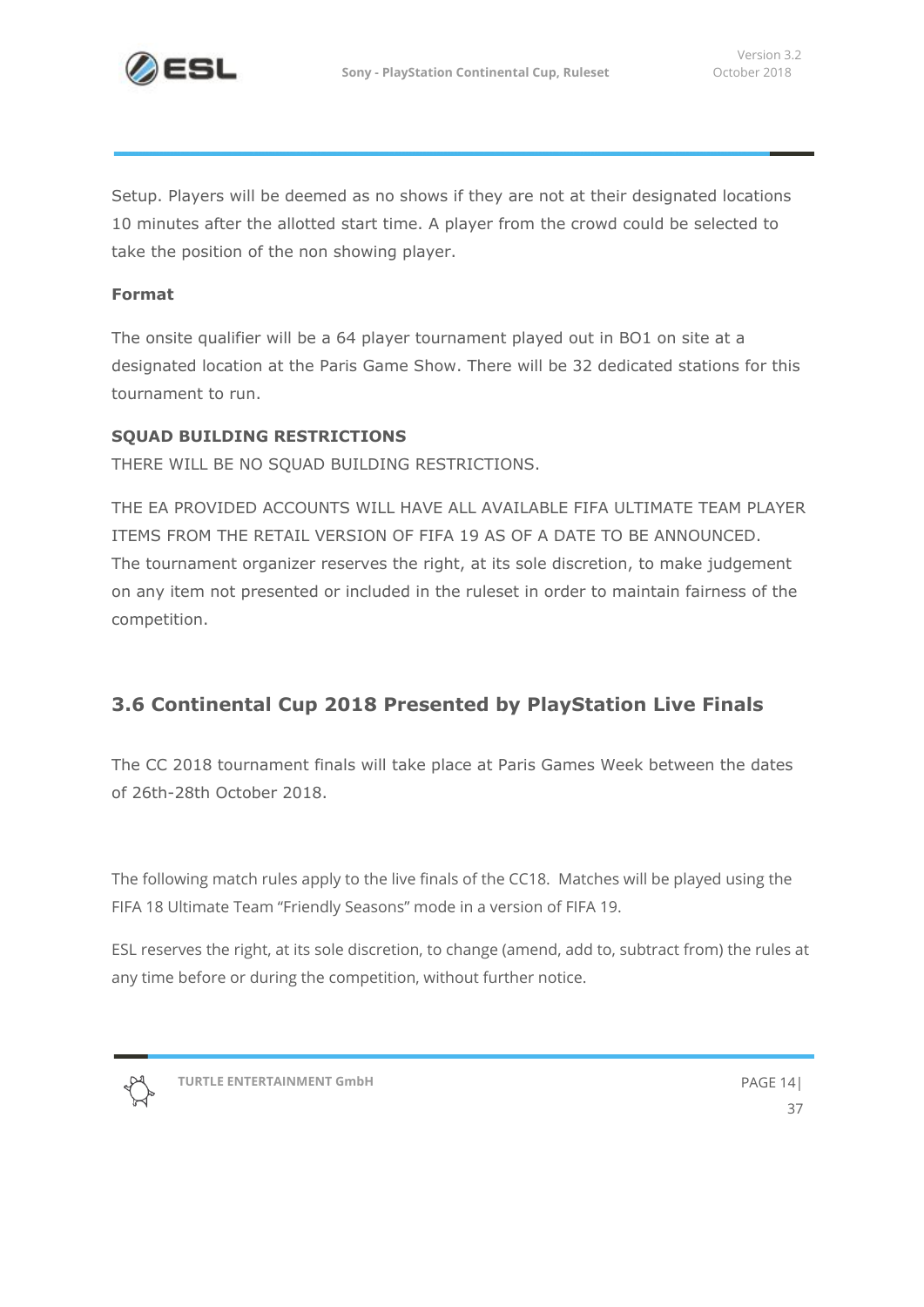

#### **Game Setup Instructions**

Each game will be played using the Friendly Seasons mode of FIFA 19 Ultimate Team with the default game settings. For any best of 2 games, in the second-leg of each Match, the pre-match settings options will be used to set the aggregate score before the game.

#### **Gameplay Settings**

The gameplay settings are defined by the FIFA 18 Ultimate Team Friendly Seasons game mode, they are listed below:

Difficulty Level: World Class Half Length: 6 minutes Stadium Settings Stadium: FEWC Stadium Season: Fall/Autumn Time of Day: 3:00PM Pitch Wear: None

#### **Mandatory Settings**

The following settings will be enforced for all users and unable to be modified:

HUD: Player Name & Indicator Player Indicator: Player Name Time/Score Display: On Radar: 2D Gamertag Indicator: Off Scrolling Line Ups: Off Commentary Volume: 0 Stadium Ambience: 8



**TURTLE ENTERTAINMENT GmbH** PAGE 15|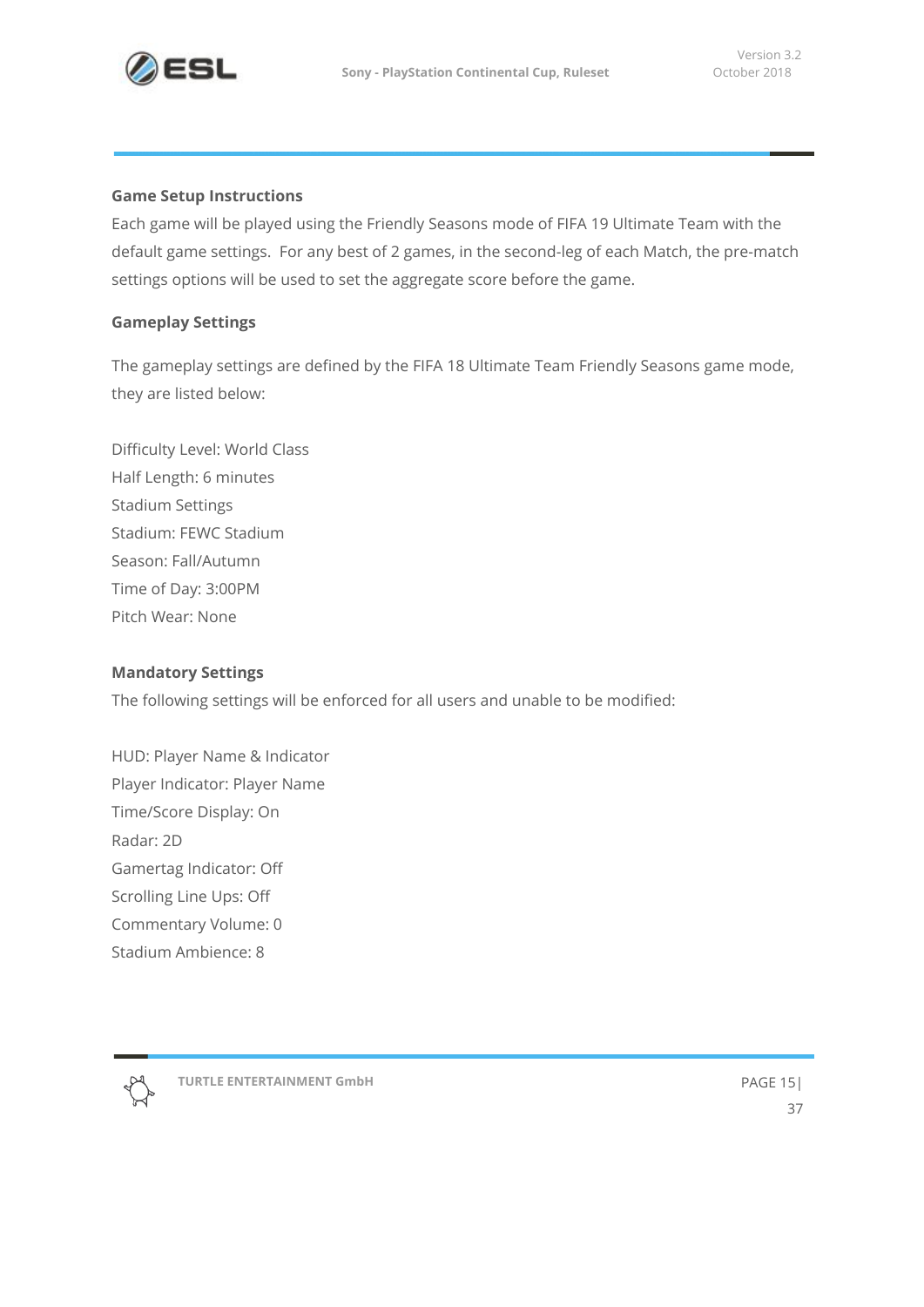

Music Volume: 0

#### **Camera Settings**

The following Single Player Camera settings are disallowed:

Pro End to End Dynamic

#### **Consumable Restrictions**

Competitors will be limited in which consumables they can use for their squad. Changes to Consumables restrictions may be announced one week prior to the start of the live finals.

COMPETITORS WILL BE ALLOWED TO USE THE FOLLOWING CONSUMABLE TYPES

Contract Consumables

Position Change Consumables

Healing Consumables

Chemistry Style Consumables

Manager League Consumables

Fitness Consumables

COMPETITORS WILL NOT BE ALLOWED TO USE THE FOLLOWING CONSUMABLE TYPES:

Training Consumables

The tournament finals will take place at such locations as designated by the Tournament Operators at the Paris Games Show.

All Players at the tournament finals will be assigned an account on PSN and linked EA account, each as provided by EA and the Tournament Organizer

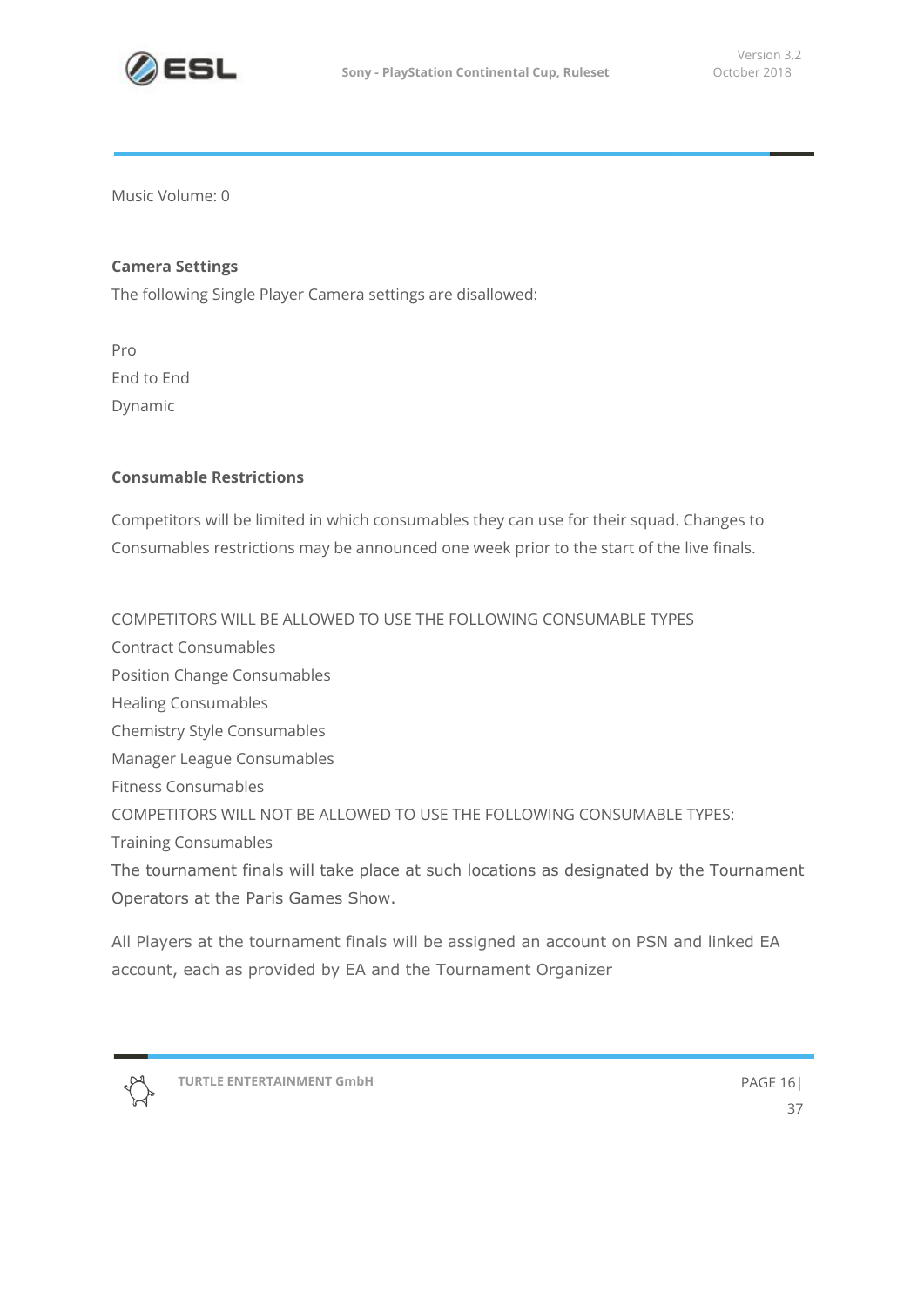

#### **Format:**

There will be 32 finalists, split into 8 groups of 4 playing in a GSL format.

GSL Format - 8 Groups of 4

Round of 16 - non-consecutive Home/Away (i.e BO2) matches. The aggregate scores are added and golden goal and a penalty shoot out will determine the winner if scores are equal after both games.

Quarter Finals - consecutive Home/Away (i.e BO2) matches. The aggregate scores are added and a penalty shoot out will determine the winner if scores are equal after both games. These will be played on Saturday 17th October

Semi Finals - Best of 3 matches on the morning of Sunday 28th October.

Finals - Best of 3 matches will take place in the afternoon on Sunday 28th October.

The Finals will be played using FIFA Ultimate Team (FUT) Friendly Seasons mode. Details about FIFA Ultimate Team Friendly Seasons mode can be found in Section 4.2 Pre-Match Setup

#### ELIMINATION

The players losing two games during the group stage will be eliminated from the tournament

#### ADVANCEMENT

A player winning two matches during the group stage will advance into the Playoff bracket.

#### DRAW MATCHES

In the event the match is a draw following the conclusion of regular time, the game will



**TURTLE ENTERTAINMENT GmbH** PAGE 17|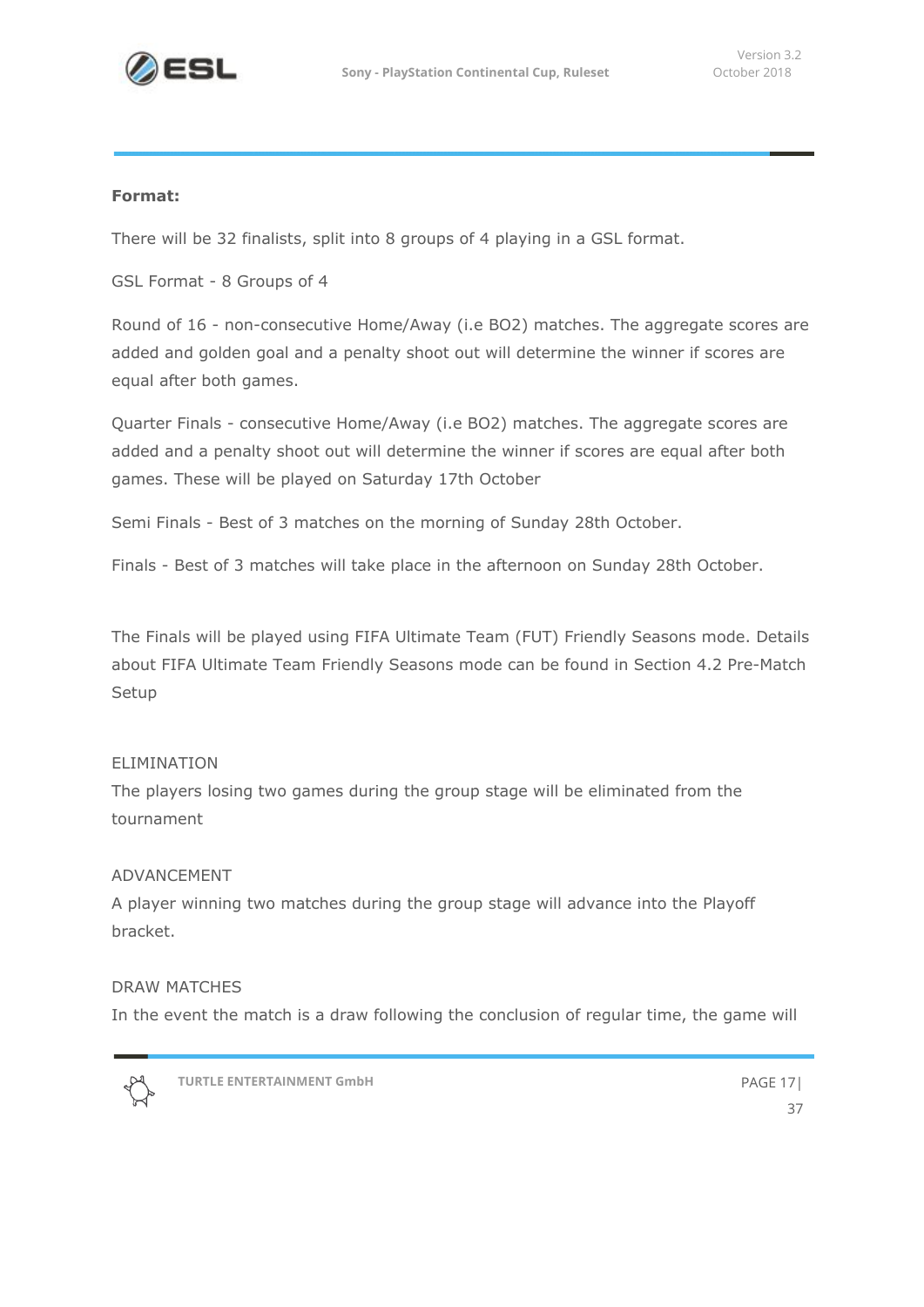

continue into extra time, if it remains a draw following the two 15 minute in-game periods of extra time, the game will conclude in a penalty shoot-out.

#### ADVANCEMENT AND ELIMINATION

Competitors will play two matches between themselves and their designated competitor in each round of the 16-player bracket (Home/Away). The competitor winning the matches overall on aggregate score will advance to the next round of the bracket. The competitor who loses the matches will be eliminated from competition.

#### SQUAD BUILDING RESTRICTIONS

THERE WILL BE NO SQUAD BUILDING RESTRICTIONS.

THE EA PROVIDED ACCOUNTS WILL HAVE ALL AVAILABLE FIFA ULTIMATE TEAM PLAYER ITEMS FROM THE RETAIL VERSION OF FIFA 19 AS OF A DATE SPECIFIED. The tournament organiser reserves the right, at its sole discretion, to make judgement on any item not presented or included in the ruleset in order to maintain fairness of the competition.

#### REFEREES

The Referees will instruct players on when to setup the games and when to begin games before the game and after half-time. Additionally, referees may ask that competitors pause the game at other times throughout the tournament. Competitors are to obey the instructions of the referees throughout the tournament. Referees will record the score of games before Competitors are allowed to leave the game session or setup a new game.

#### PRE-MATCH OPTIONS

In the event that pre-match setup options need to be adjusted, referees will ensure the

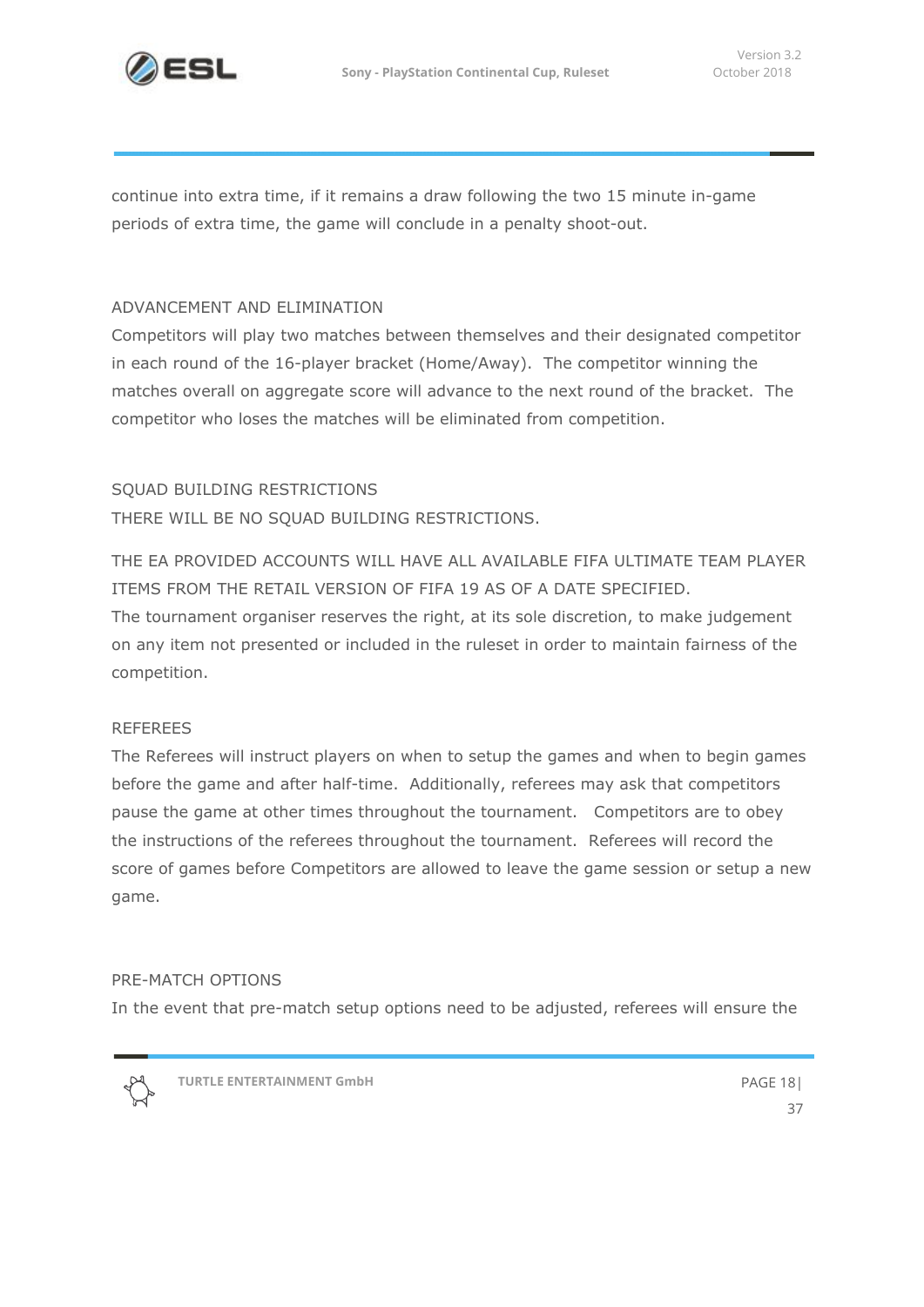

correct settings are chosen.

#### DISPUTE PROCESS

If any Competitor has an issue before, during or after a game during the tournament, they should raise their concerns to a referee. The referee will evaluate the validity of the issue, make a ruling and instruct Competitors on the next steps. The referee may consult the head referee and ESL at their sole discretion.

The Competitor may also request the referee consult with the head referee. The referee may choose to consult with the head referee and subsequently ESL at their sole discretion.

#### POST GAME DISPUTES

Post-game disputes will be the hardest to rule on and it is recommended that any issue be brought up during the game rather than after the game.

All decisions of the referee are final and binding.

## **3.8 Travel to the Live Events**

ESL will provide travel accommodations at its cost for the advancing Competitors to the Live Events, with ESL's sole discretion as to airlines, hotel and related transfers.

Competitors advancing to the Live Events must sign a Declaration of Eligibility to Travel prior to accepting travel accommodations to the Live Events. Declaration of Eligibility to travel will be provided to Competitor at the email address associated with their ESL Play account. Competitors must confirm their availability for the finals within 1 day of receipt of the email. If the Competitor does not confirm availability, refuses travel, is ineligible

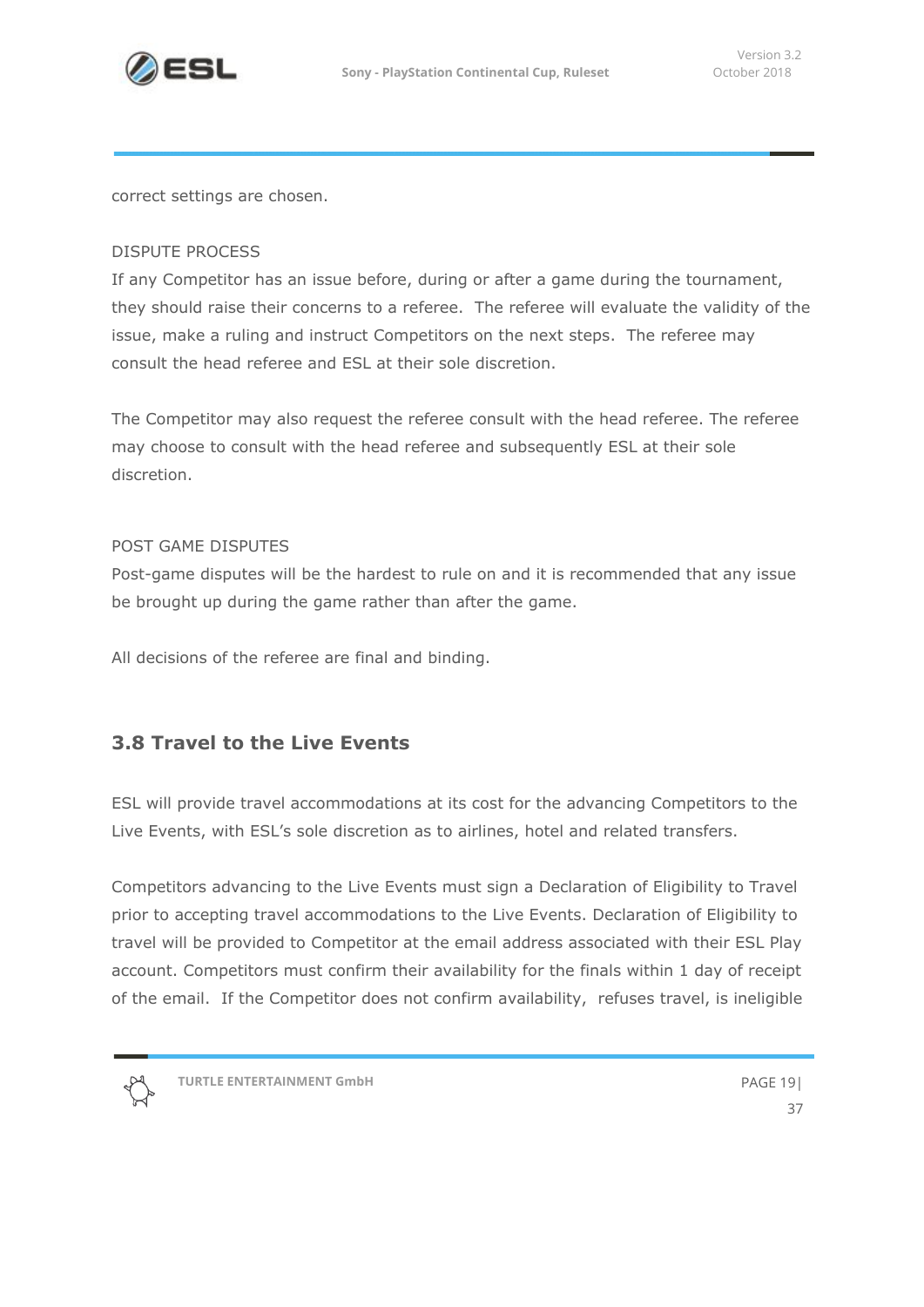

to accept travel, or is unavailable to travel between dates of the Live Events, the Competitor forfeits travel accommodations as well as their place in the Competition.

If a Competitor is a minor in his or her state, country or province of residence, the Competitor's parent or legal guardian will be required to sign all necessary documents to accept travel and must accompany the Competitor to the Live Events. *In these instances, travel accommodations will include an additional airfare for one (1) parent or legal guardian Competitor and parent/legal guardian must travel together on the same itinerary and will share hotel accommodations.*

Receiving travel accommodations is contingent upon compliance with these Official Rules. In the event that a Competitor is disqualified or travel is forfeited for any reason, ESL will award that Competitor's travel and accommodations to an alternate Player who will assume that Competitor's spot according the entry format described in Section 3 of these Official Rules.

Incidentals for travel, including, without limitation: telephone calls, facsimile charges, Internet charges, spa/beauty salon services, laundry, tours/excursions, gift shop purchases, hotel processing fees, airline service charges and any other expenses not mentioned in these Official Rules are the sole responsibility of the Competitor and his or her guest, and the Competitor may be asked to reserve for any such incidental charges by providing the applicable hotel with a credit card. Hotel and airfare cannot be used separately. Travel and accommodations are subject to availability and certain restrictions. Any extra nights stay and any additional costs associated with an extended stay are the sole responsibility of the Competitor and his or her guest. Additional restrictions may apply.

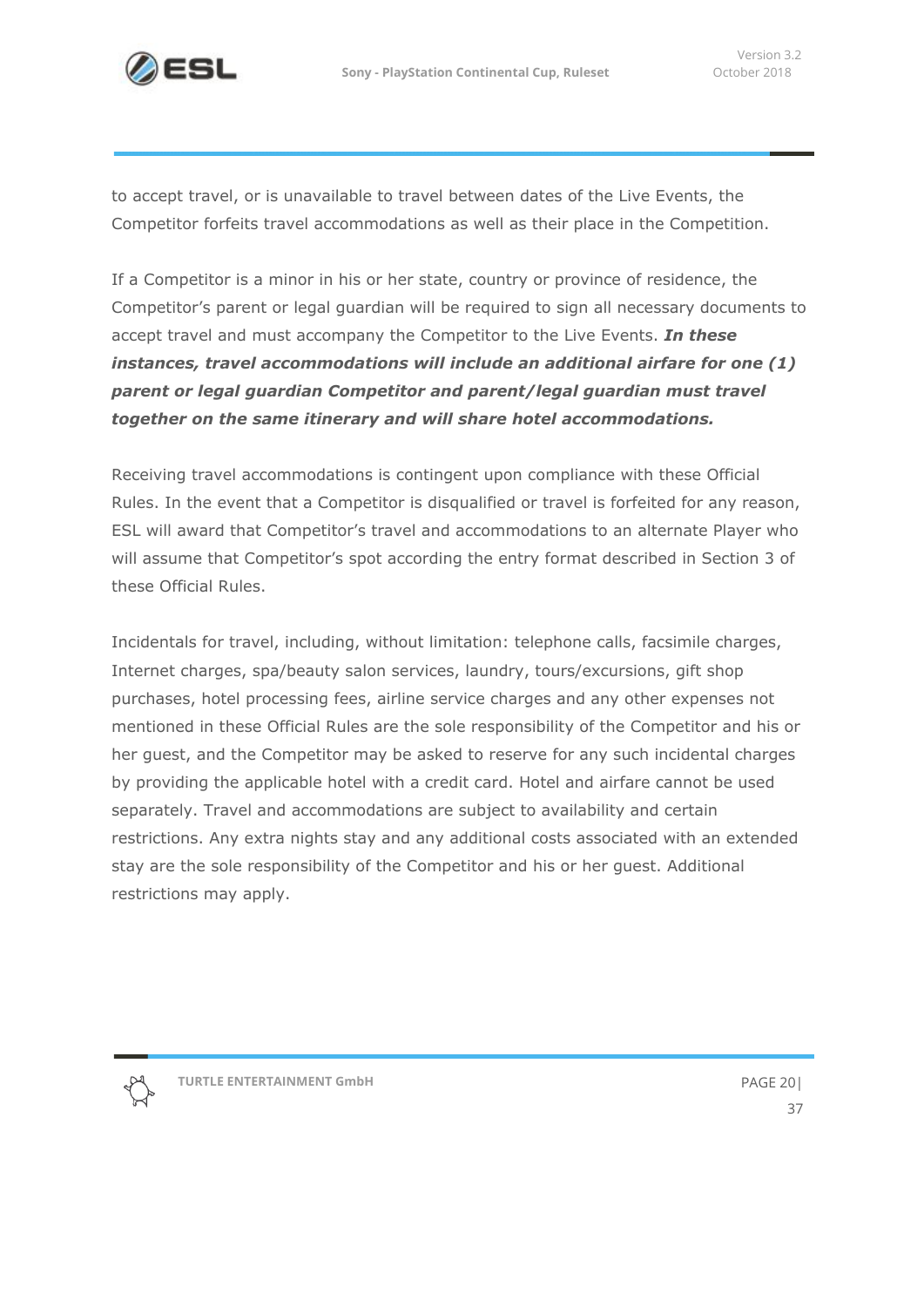# **4. Live Events: Match Rules & Tournament Format**

## <span id="page-20-0"></span>**4.1 Match Rules**

All matches in the CC18 Live Finals and Onsite qualifier are played using the FIFA Ultimate Team Friendly Seasons mode on a version of FIFA19 provided by EA. Details about FIFA Ultimate Team Friendly Seasons mode can be found in Section 4.2 Pre-Match Setup.

Additional rules that apply to all Live Events matches:

Players shall not receive coaching during a tournament match. Communications of any kind, audible or visible, between a player and a coach may be construed as coaching. Players are not allowed to plug any devices, other than controllers, into the console. All videogame consoles, televisions and headsets are supplied by PlayStation. Competitors may provide their own controller so long as the controller does not provide an unfair competitive advantage to the competitor, does not interfere with the operations of the game or tournament, does not require any special configuration, cabling or adapters to function and is designed to work natively on the console the competitor competes on. ESL may, at its sole discretion, disallow any controller and require the competitor to use an approved controller.

Any action designed to disrupt the opposing Player's view of the field or ability to select controlled Players is prohibited.

At the tournament, players will need to be available throughout the day to play their matches. Players will be given a reasonable warning that they will need to be ready to

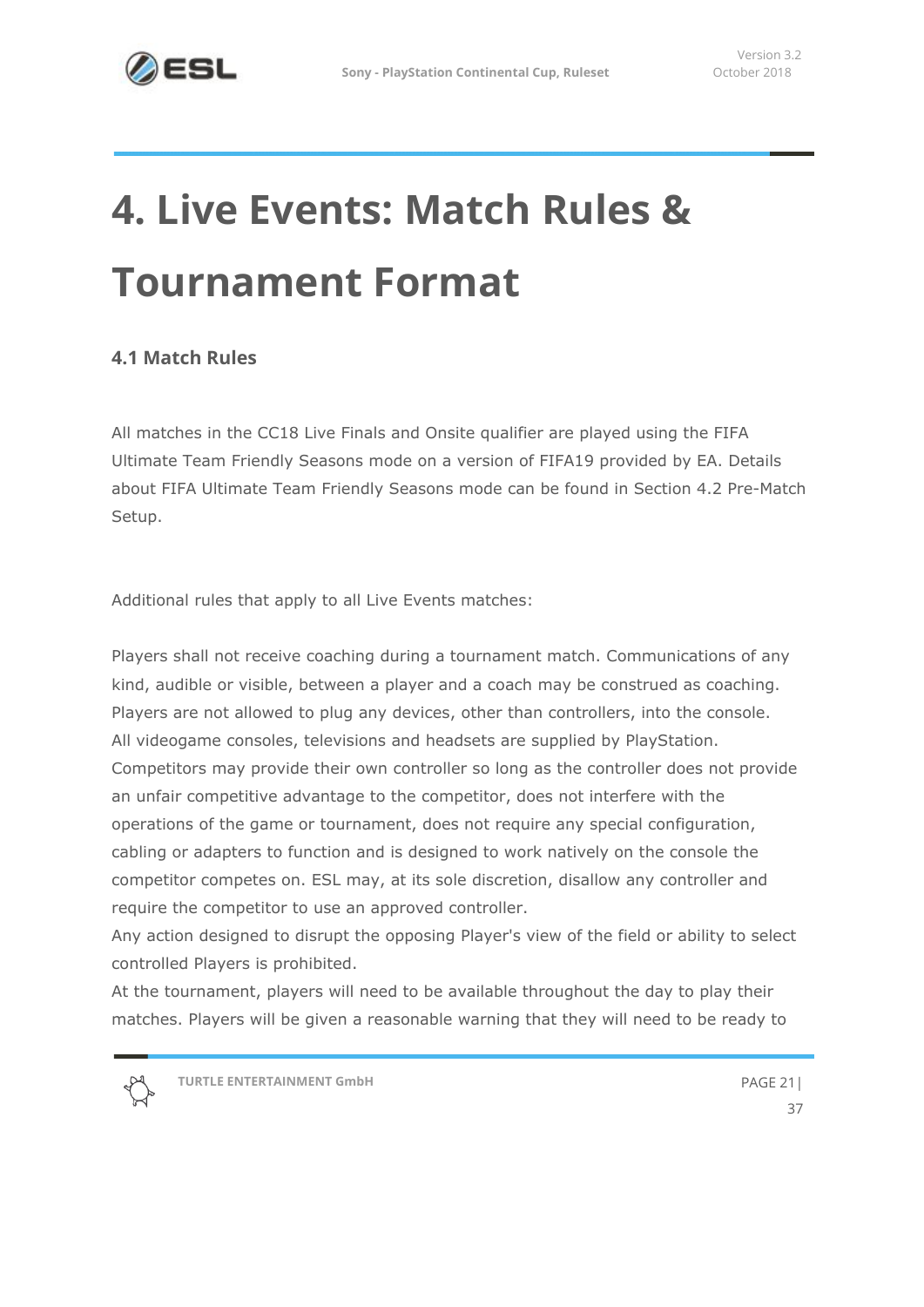

play, and players leaving the location of the event will be responsible for returning in time for their matches.

Players not present at the designated start time for any match will be disqualified, and their opponent shall be granted a 3-0 score.

Players will be shown their designated station, shall set up the game, and begin play only when instructed to do so by a tournament official.

Each Player will have 2-3 minutes to configure controls, adjust line-ups and settings in accordance with the rules described in section 3.6. Custom lineups cannot be used, nor can anything else that is not available in the in-game pause menu.

In all situations possible, tournament referees will monitor the game situation so that it may be restored in the event of game interruptions.

Example: A player disconnects at the 50th The score of the game was 2-1. ESL instructs the game to resume in 1st half with the implied score to be 2-1 and the implied half to be the 2nd. The competitors will play until halftime to determine the winner.

If a Player has an issue that they feel is creating an unfair advantage for the opponent, they must pause the game, (or request their opponent pause the game) and bring the issue to the attention of the referee. The referee will address the issue, if they feel the referee hasn't addressed the issue properly, they may request the head referee also address the issue. Rulings by the head referee and Tournament Organiser are binding.

## **4.1.1 Game Interruptions and Pauses**

Each Player can pause the game up to five times. If a Player pauses the game, it must be to make a tactical change to their squad, which can include substitutions, formation changes, or tactic adjustments.

Players are only allowed to pause the game when the ball is not in play, meaning it has left the field of play or a foul has been committed and it's a dead ball situation, or if the Player holds possession of their ball in their half of the field.

If a game is paused or interrupted intentionally while the ball is in play by any Player, the tournament organiser has the right to immediately disqualify that Player.

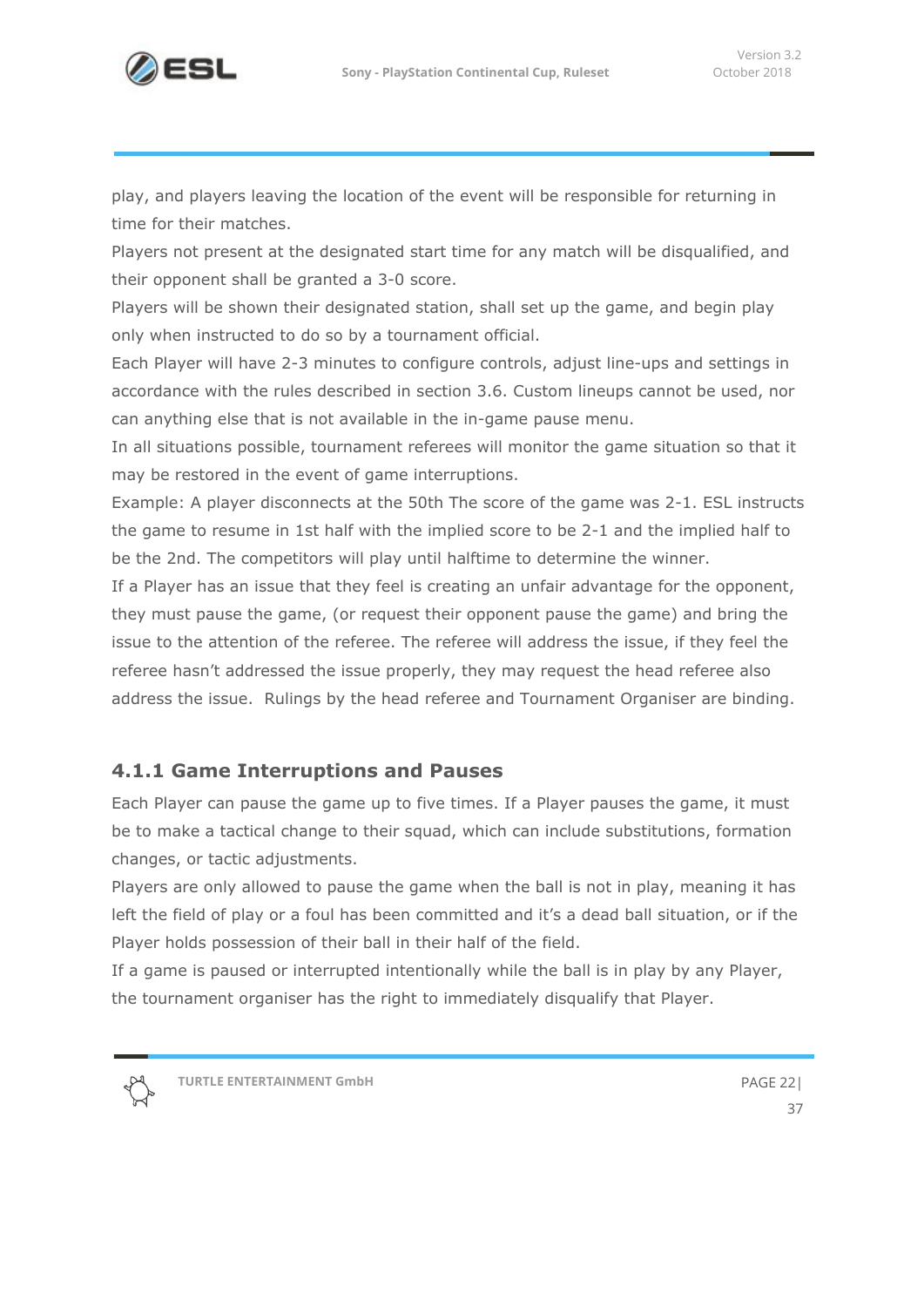

If a game interruption is caused by outside circumstances such as a machine error or loss of power, the game shall be continued from a point determined by the Tournament Organiser.

Notwithstanding the above, a Player can pause the game to change strategy and/or formation in the event that i) a player of his team is sent off ii) a player of his team is injured.

## **4.1.2 Referees:**

Referees will be on-site to monitor all game play. Referees will begin play, and will record scores for each game.

Referees will inform players when to begin play before kick-off and after half-time. Referees will be clearly identified by a special ID tag or badge as indicated by the tournament organiser.

All decisions of a referee are final and binding.

#### **4.2 Pre-Match Setup**

The game mode to be used is FIFA Ultimate Team Friendly Seasons.

Squad building requirements for the Competition matches may vary at the discretion of the tournament organiser and will be announced one week prior to the start of the live finals.

#### **4.2.1 Accounts use and squad creation**

At the tournament finals, Competitors will use accounts provided by the ESL for their sole use at the tournament finals. Competitors will receive limited log-in details for the accounts for use at the tournament only. Players sharing account details with the public will be disqualified. The accounts are the sole property of EA and are not to be used for personal use by any individual, including Competitors.



**TURTLE ENTERTAINMENT GmbH** PAGE 23|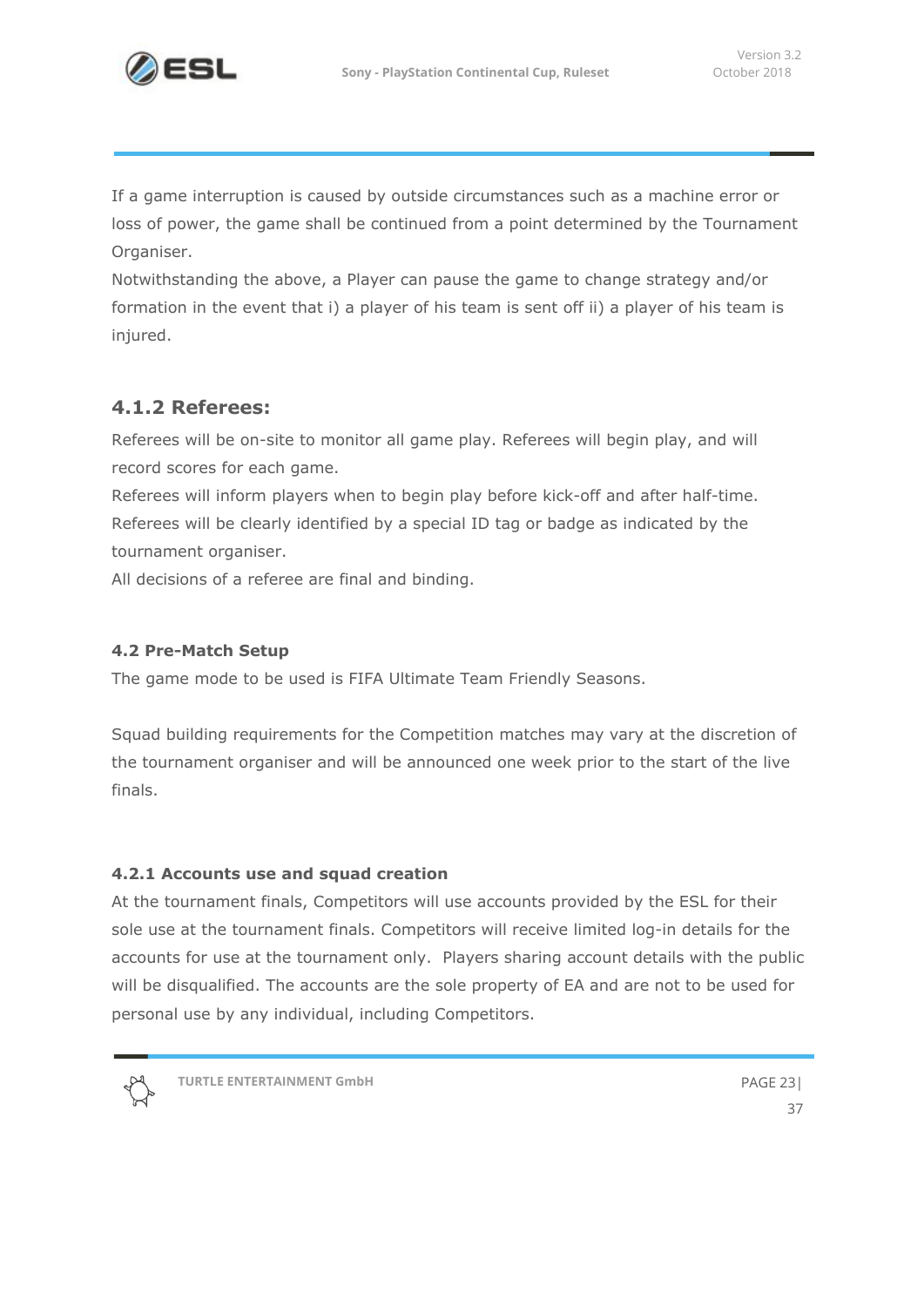

COMPETITORS WILL HAVE AN OPPORTUNITY TO SET THEIR SQUAD OF 11 STARTING PLAYERS: 7 BENCH PLAYERS AND 5 RESERVE PLAYERS.

## **4.4. Glitches**

Any attempt to glitch the game is prohibited.

Procedure After a Glitch Penalty: In the event that ESL determines that an action, goal, move, penalty or any other in-game action was caused by an unauthorized glitch, ESL will decide in its sole discretion to return the game to a fair state depending on the result of the play.

In the event of a major outage affecting any infrastructure required for gameplay in the designated mode, the tournament organiser reserves the right to change the format in which the tournament is played.

# <span id="page-23-0"></span>**5. Prizing**

#### **5.1 Live Event Prizing**

The following prizes for the Live event will be distributed to the Players based on their finishing position/point of exit from the tournament as stated below:

#### **(1) Total available for prizing: 50,000 EUR Total**

Prize Breakdown



**TURTLE ENTERTAINMENT GmbH** PAGE 24|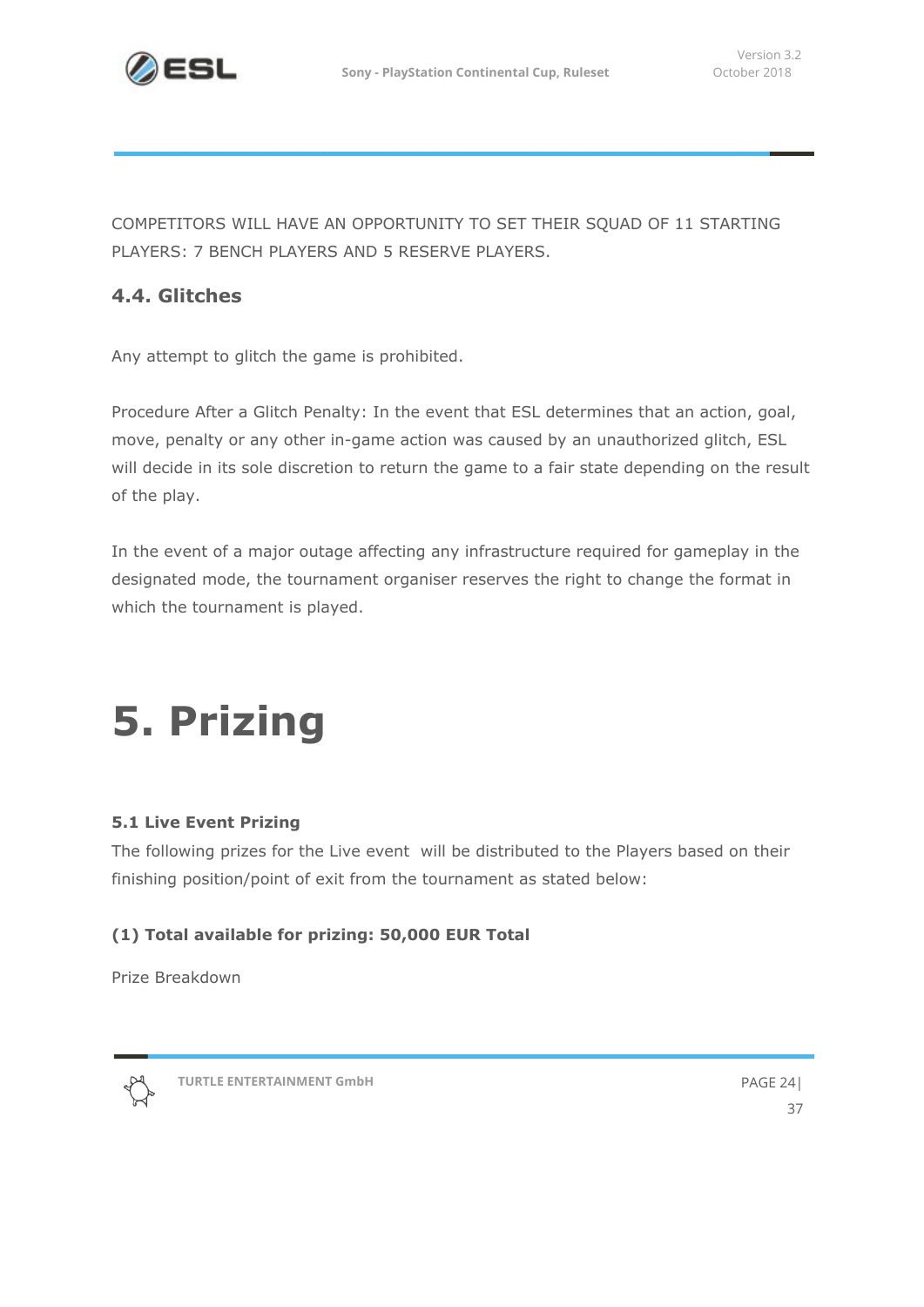

- 1st place- EUR 20000
- 2nd place- EUR 10000
- 3rd-4th place- EUR 4000
- 5th-8th place- EUR 2000
- 9th-16th place- EUR 500

(2) FIFA Pro points will be allocated by EA to the applicable EA accounts of the Competitors as follows:

 $1^{st} - 850$  $2<sup>nd</sup> - 450$  $3^{\text{rd}}$  to  $4^{\text{th}} - 315$  $5^{\text{th}}$  to  $8^{\text{th}} - 150$  $9^{\text{th}} - 16^{\text{th}} - 110$  $17^{\text{th}} - 32^{\text{nd}} - 80$ 

 $(3)1<sup>st</sup>$  place winner will get flights, accommodation and tickets for him / her and one guest to watch the UEFA Champions League final scheduled to take place in Madrid, Spain on June  $1<sup>st</sup>$  2019 (subject to change).

## **5.2 Prizing Terms and Conditions**

Prizes are not transferable. No substitution of Prizes for other goods and services is permitted, except ESL reserves the right to provide a substitute Prize of approximately equal value if the advertised prize is unavailable. All expenses not specified above, including, without limitation, all federal, state and local taxes, and international tariffs, are the sole responsibility of the individual Winner.

Potential winners will be required to complete and sign a Declaration of Eligibility and Release of Publicity and Liability, in such form as provides for the use of Participants

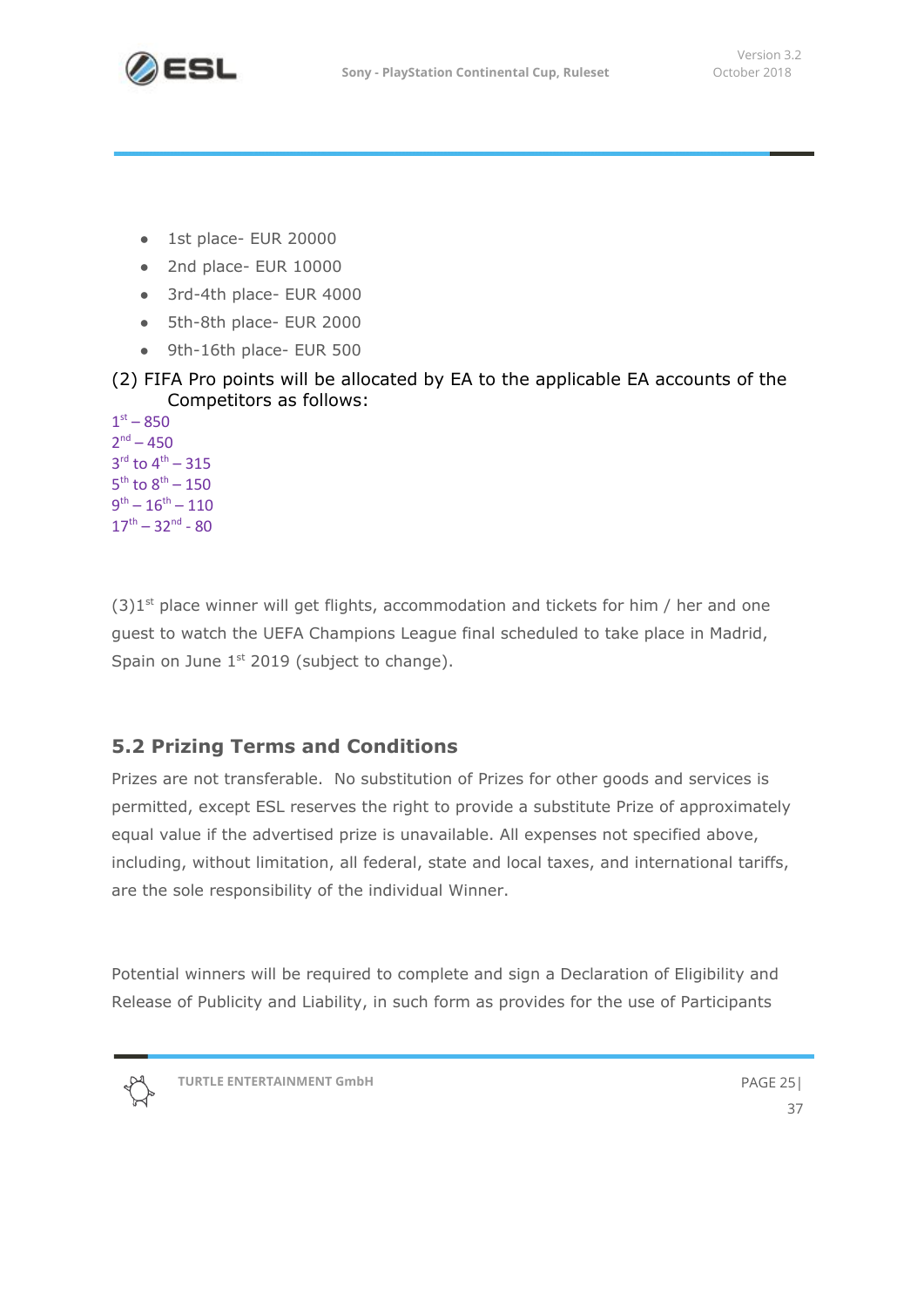

name, likeness, biography, etc., and at the end of the Live Event in order to claim the prize. If a potential winner fails to sign and/or return the Declaration of Eligibility, refuses the prize, or is ineligible to accept the prize, the potential winner forfeits the prize. If a winner is 16 or older, as required, but a minor in his or her state, country or province of residence, winner's parent, legal guardian, or parents/guardians (as required by law) will be required to sign all necessary documents upon verification of ID. Receiving a prize is contingent upon compliance with these Official Rules; all prizes claimed in accordance with these Official Rules will be awarded. In the event that a potential winner is disqualified or the prize is forfeited for any reason, ESL will award the applicable prize, time permitting given the nature of the prize, to the next eligible runner-up Competitor. Only 3 alternate runner-up winners will be chosen, after which the tournament organiser retains the discretion to donate the applicable prize to a charity of ESL's choosing. Potential winners may be required to provide a shipping address to claim prize. Allow up to 3 months for delivery of prizes.

## <span id="page-25-0"></span>**6. General Terms**

Participants' personal information will be subject to ESL's Privacy and Cookie Policy, available at for the purposes listed therein. Furthermore, Participants' personal information will be processed for the purpose of organizing, running and monitoring the Competition and prize fulfillment, including, if Participant wins a prize, publishing (i) their name on the Winner(s) List and (ii) their name and country of residence online or in any other media in connection with the Competition.

Personal information will be processed in the United Kingdom or any other country in which, ESL, its subsidiaries, or third party agents operate. By entering the Competition, you consent that your personal information may be transferred to recipients in the United States and other countries that may not offer the same level of privacy protection

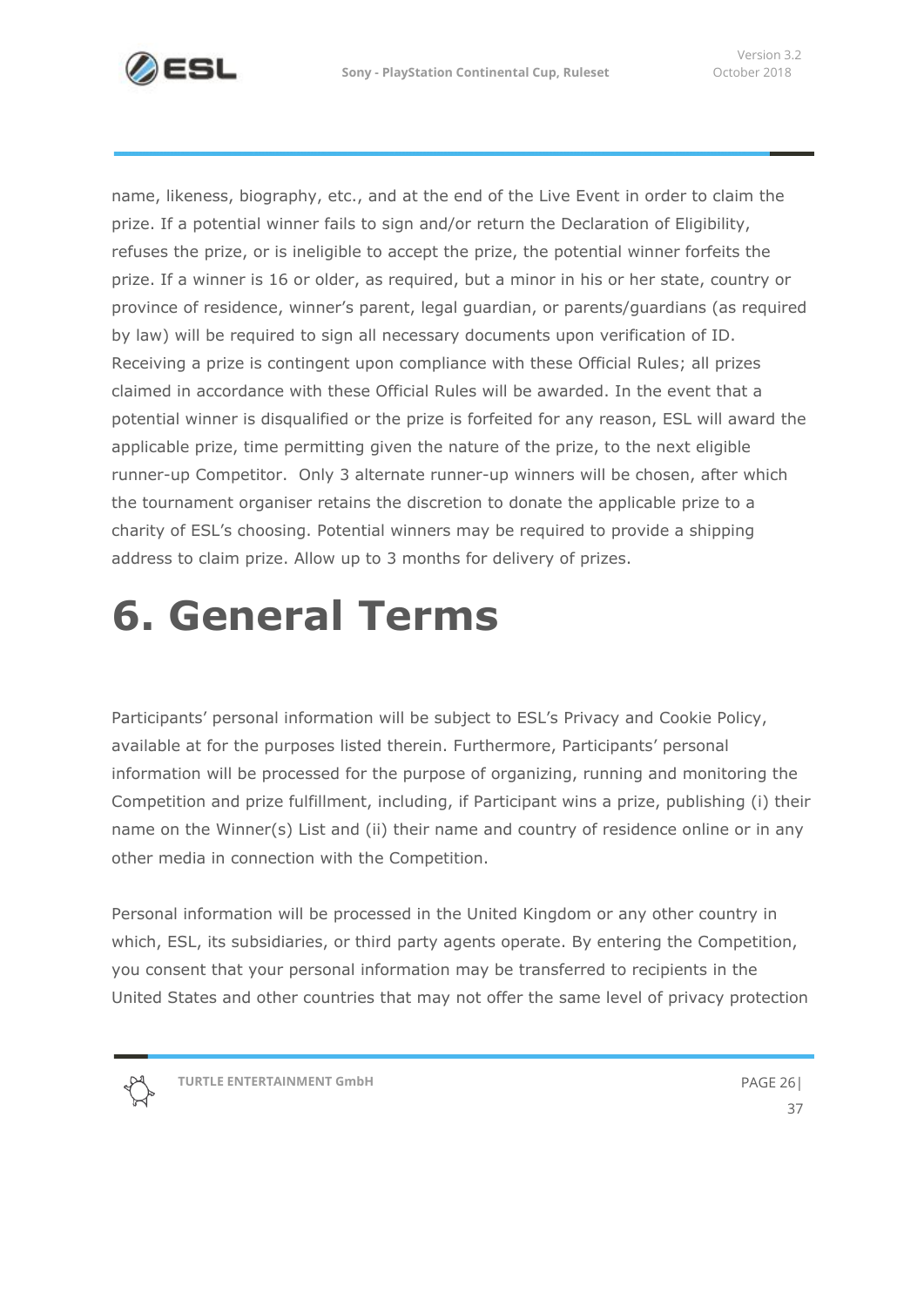

as the laws in your country of residence or citizenship.

Participants have the right to access, withdraw, and correct their personal information.

By participating in this Competition, each Participant further agrees:

(a) (To the extent permissible by law) assumes sole liability for injuries, including personal injuries and/or damage to property, caused or claimed to be caused by participating in any tournament or acceptance, possession, or use of any award; and

(b) To the extent allowable under applicable law and, in Australia, subject to and without excluding, restricting or modifying any rights or remedies to which the participant may be entitled as a consumer under the consumer guarantee provisions of the Australian Consumer Law in relation to the operation of the Competition and any prize won, to release and hold harmless ESL and its agents from any and all liability or any injury, loss, damage, right, claim or action of any kind arising from or in connection with this Competitions or any Competition-related activity or the receipt, possession, use or misuse of any prize won, except for residents of the United Kingdom and France with respect to claims resulting from death or personal injury arising from the Tournament organizer's negligence and for residents of the United Kingdom with respect to claims resulting from the tort of deceit or any other liabilities that may not be excluded by law;

By participating in this Competition, each Participant acknowledges: (1) In regard to the Prize and any other products or services given by Tournament Organizer and its affiliates free of charge, Tournament Organizer shall only be liable for intent and gross negligence. (2) In all other cases, the Tournament Organizer shall only be liable to cases of intent and gross negligence. In case of slight negligence, however, Tournament Organizer is only liable for the breach of essential contractual obligations, such as delay or impossibility of performance, which Tournament Organizer can be made responsible for.

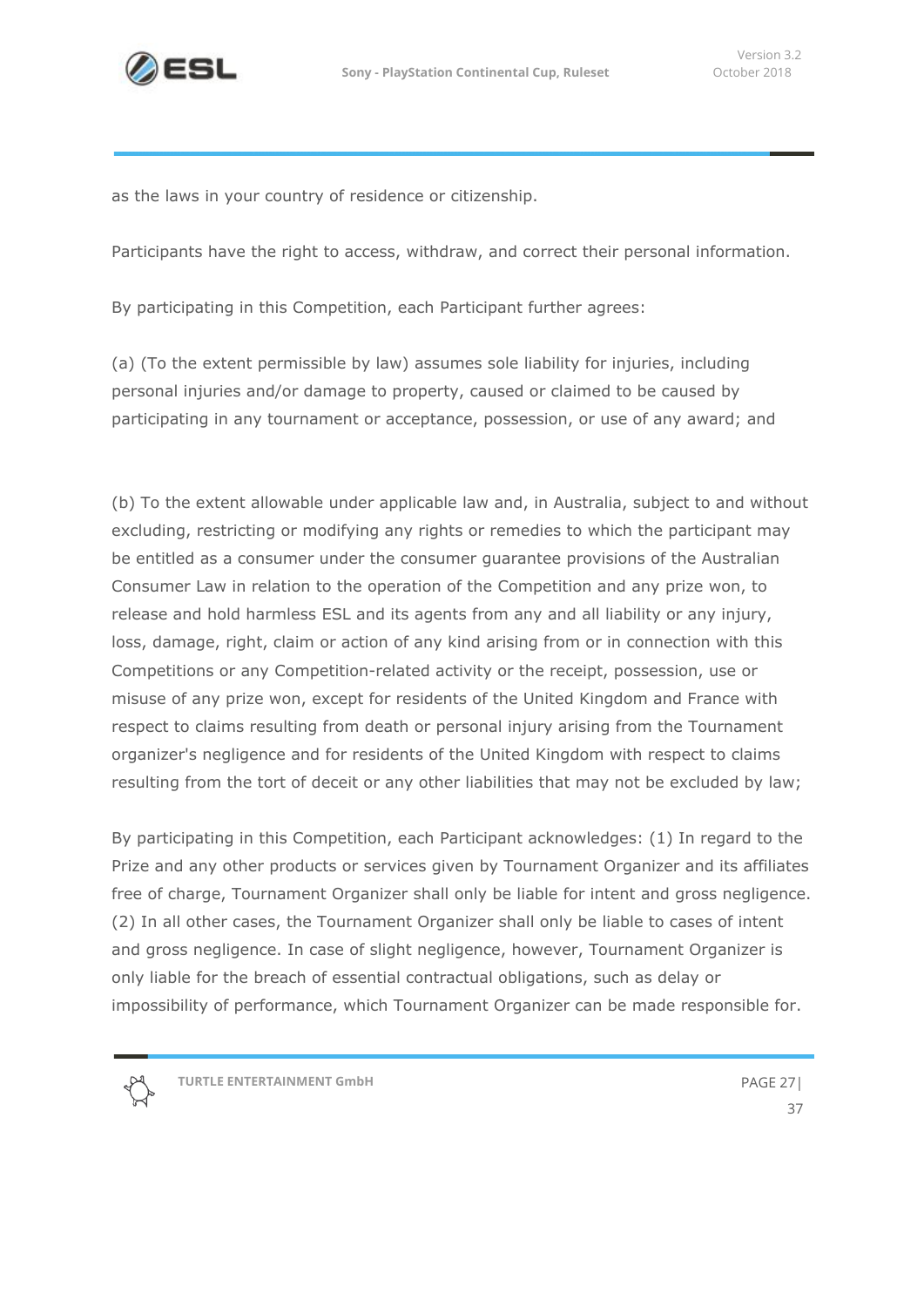

The liability in the event of breach of such an essential contractual obligation is limited to the typical contractual damage, whose occurrence could be expected by Tournament Organizer upon conclusion of the contract on account of the circumstances known at that time. "Essential contractual obligations" as previously stated are those obligations whose fulfillment is essential to enable the proper implementation of the contract and the achievement of its purpose and whose observation you as an end consumer may rely upon. The foregoing limitations of liability shall not apply in the case of explicit guarantees by Tournament Organizer, in case of malice and injuries to life, body or health as well as in the case of mandatory statutory regulations.

(c) That the tournament organiser's decisions will be final and binding on all matters related to this Competition;

(d) The Competition is governed by the laws of the State of California and all claims must be resolved in the United States.

Nothing in these Official Rules shall have the effect to deprive you of the consumer protection rights granted to you by the laws of your residence that cannot be derogated from by agreement.

(e) The Tournament Organiser reserves the right to cancel, suspend and/or modify the Competition, or any part of it, if any fraud, technical failures or any other factor impairs the integrity or proper functioning of the Competition, as determined by Tournament Organizer in its sole discretion. If terminated, Tournament Organizer may, in its sole discretion, determine the winners from among all non-suspect, eligible entries received up to time of such action using the judging procedure outlined above. Tournament



**TURTLE ENTERTAINMENT GmbH** PAGE 28|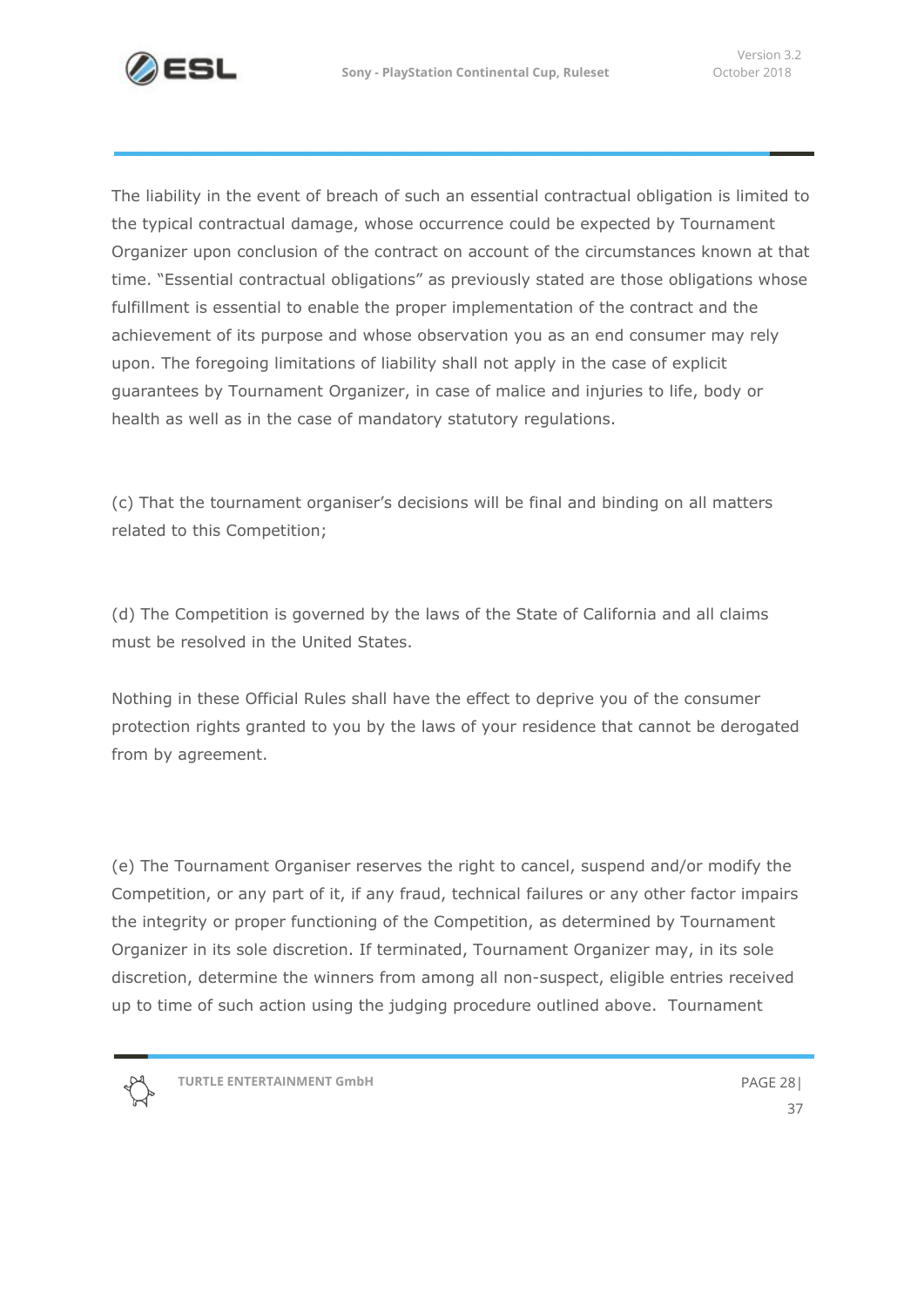

Organizer, in its sole discretion, reserves the right to disqualify any individual it finds to be tampering with the entry process or the operation of the Competition or to be acting in violation of these Official Rules or those of any other Competition or in an unsportsmanlike or disruptive manner and void all associated entries. Any attempt by any person to deliberately undermine the legitimate operation of the Competition may be a violation of criminal and civil law, and, should such an attempt be made, Tournament Organizer reserves the right to seek damages and other remedies (including attorneys' fees) from any such person to the fullest extent permitted by law. Tournament Organizer's failure to enforce any term of these Official Rules shall not constitute a waiver of that provision.

(f) By accepting any of the prizes, you acknowledge and agree that the Tournament Organiser and its designees have the right to use the below information and any other information provided in the CC18 in the administration, marketing, and promotion of the CC18, without further consent or compensation to you, unless otherwise noted below:

Background info: Full name, country of residency, age, platform, persona (including PSN ID)

Football fandom info: Favorite professional football club, favorite professional football player, favorite FUT player item

Social Media info: Twitter handle and Twitch account (if applicable)

Other Information for Tournament Administration: Shirt size, dietary restrictions, mobile phone number

(G) THE PLAYERS ACKNOWLEDGE THAT GIVING AND TAKING BRIBES ARE ILLEGAL. THE TOURNAMENT ORGANIZER RESERVES THE RIGHT TO DISQUALIFY, AT ITS SOLE DISCRETION, ANY PARTICIPANT THAT IS INVOLVED WITH ANY ILLEGAL ACTIONS.

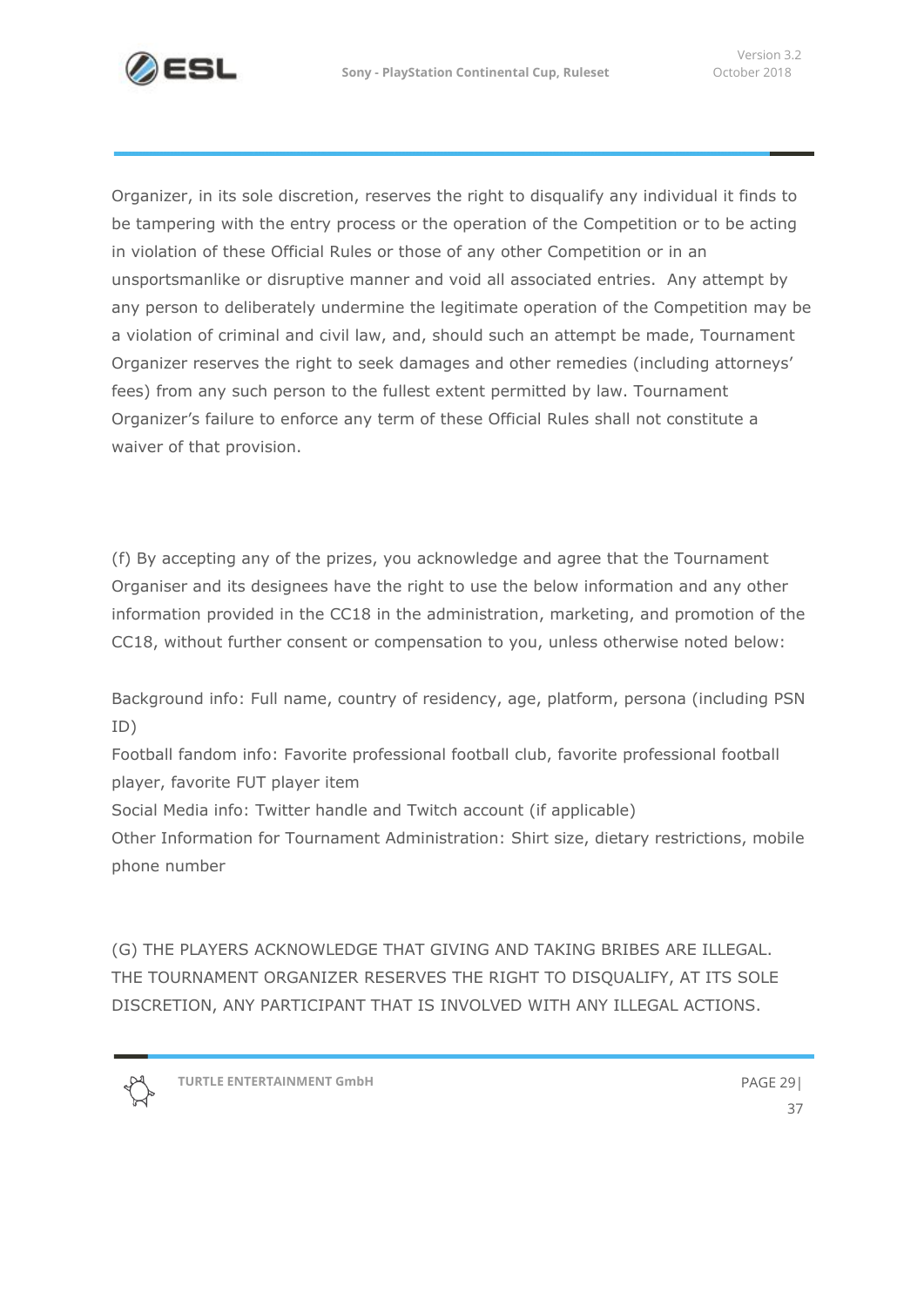

Nothing in these Official Rules shall be deemed to exclude or restrict any of the Winner's or the Entrant's statutory rights as a consumer.

Commercial Rights.

All commercial rights (including without limitation any and all marketing and media rights) relating to the CC18 belong to Tournament Organizer and its licensors. Participant shall not associate themselves with the CC18, ESL, EA, or PlayStation in any commercial manner, nor use any intellectual property rights of those parties, nor shall they permit any third parties to do so, without the prior written consent of Tournament Organizer or the applicable rights holders, which consent may be granted or withheld in each of their sole discretion.

Any Participant or Participant ad sponsor wishing to carry out or facilitate any promotional or marketing activities with respect to the CC18, will need prior written consent from Tournament Organizer or from the respective rights holders, which may be granted or withheld in each of their sole discretion.

The recording and dissemination of images or footage of the CC18 for commercial purposes by or on behalf of Participant is strictly prohibited.

#### <span id="page-29-0"></span>**APPENDIX A: CODE OF CONDUCT**

The below Code of Conduct applies to all Players in the CC18 at all levels of the competition unless otherwise specified. The tournament organiser reserves the right to levy penalties, sanction or disqualify any player at its discretion.

#### **PLAYER BEHAVIOR**

Competitor must conduct themselves in a reasonable manner, maintaining an



**TURTLE ENTERTAINMENT GmbH** PAGE 30|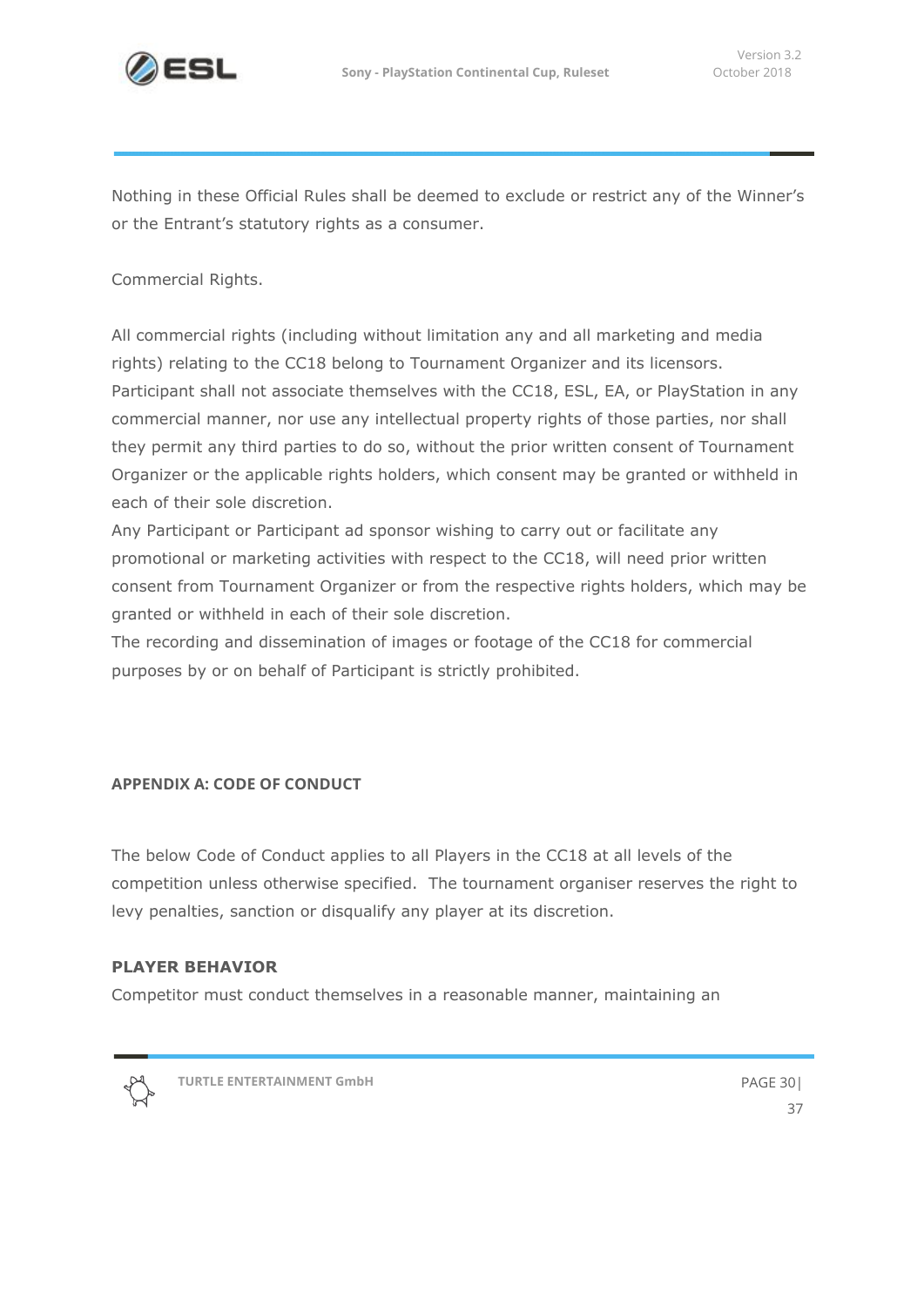

appropriate demeanor to spectators, members of the press, tournament administrators, and to other Players. These requirements apply to both offline and online, including with respect to social media conduct and activity on live streams. All Players are expected to adhere to these standards of sportsmanship.

#### **DURING THE TOURNAMENT:**

Players must conduct themselves in a reasonable manner, maintaining an appropriate demeanor to spectators, members of the press, tournament administrators, and to other Players. These requirements apply to both offline and online, including with respect to social media conduct. All players are expected to adhere to the standards of good sportsmanship at all times.

Players will refrain from using vulgar or offensive language.

Abusive behavior, including harassment and threats is prohibited.

Physical abuse, fighting or any threatening action or threatening language, directed at any Player, spectator, official or any other person is prohibited.

Damage and/or abuse to game consoles, controllers, or any tournament equipment is prohibited.

Any action that interferes with play of a game, including but not limited to purposely breaking a game station, interfering with power, and abuse of in-game pausing, is prohibited and can result in match forfeiture and/or disqualification from the competition Gambling, including betting on the outcome of games, is prohibited.

All Players must not disclose any confidential information provided by the tournament organiser or any of its affiliates to any other people or groups of people, including via social media.

No Players may accept any gifts, rewards, or compensation for services that are promised to be rendered in connection with competing in the CC18. The only exception to this rule is for players with sponsors who are paying them based on their performance.

All Players must be available for any post-tournament awards ceremonies, interviews, and the entirety of the live event and any promotional activities reasonably requested by

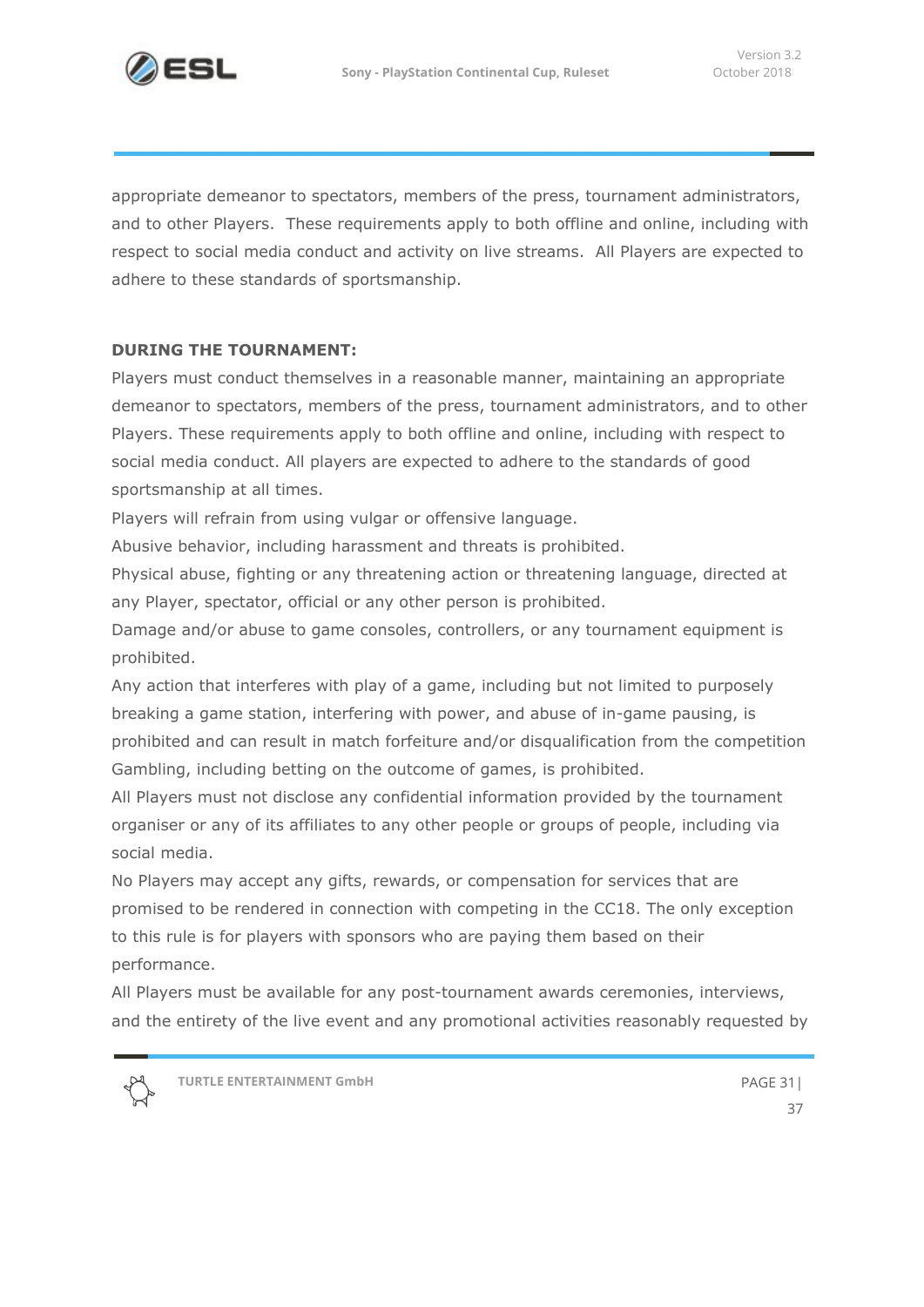

the Tournament Organiser or its designees. A Player who if having been invited by the tournament organiser fails to attend such ceremonies shall forfeit the right to any award that may be granted, or the benefit that may accompany such award.

#### **COLLUSION POLICY**

Collusion is defined as any agreement among two or more Players to disadvantage other Players in the Competition. Collusion between Players is strictly prohibited. Any Players determined by the tournament organiser at any phase of the CC18 to be engaging in Collusion will be removed from the competition, be forced to return any compensation and prizes they've received from Live Events.

Examples of collusion include, but are not limited to:

Intentionally losing a match for any reason, either during Online Qualification or at the Live Event.

Playing on behalf of another competitor, including using a secondary account, to aid them in Online Qualification or Live Event.

Any form of match-fixing.

Soft play, defined as a player not trying their hardest in an attempt to allow an opponent to run up the score and gain a Goal Differential advantage.

Agreeing to split prize money.

Allowing an opponent to score more or less goals than they normally would in order to impact the Goal Differential tiebreaker.

#### **LIVE EVENT DRUG & ALCOHOL POLICY**

Player use of alcohol or drugs is prohibited on the premises of, or during the attendance of, Live Events for the duration of the event.

Players must not be under the influence of drugs or alcohol while participating.



**TURTLE ENTERTAINMENT GmbH** PAGE 32|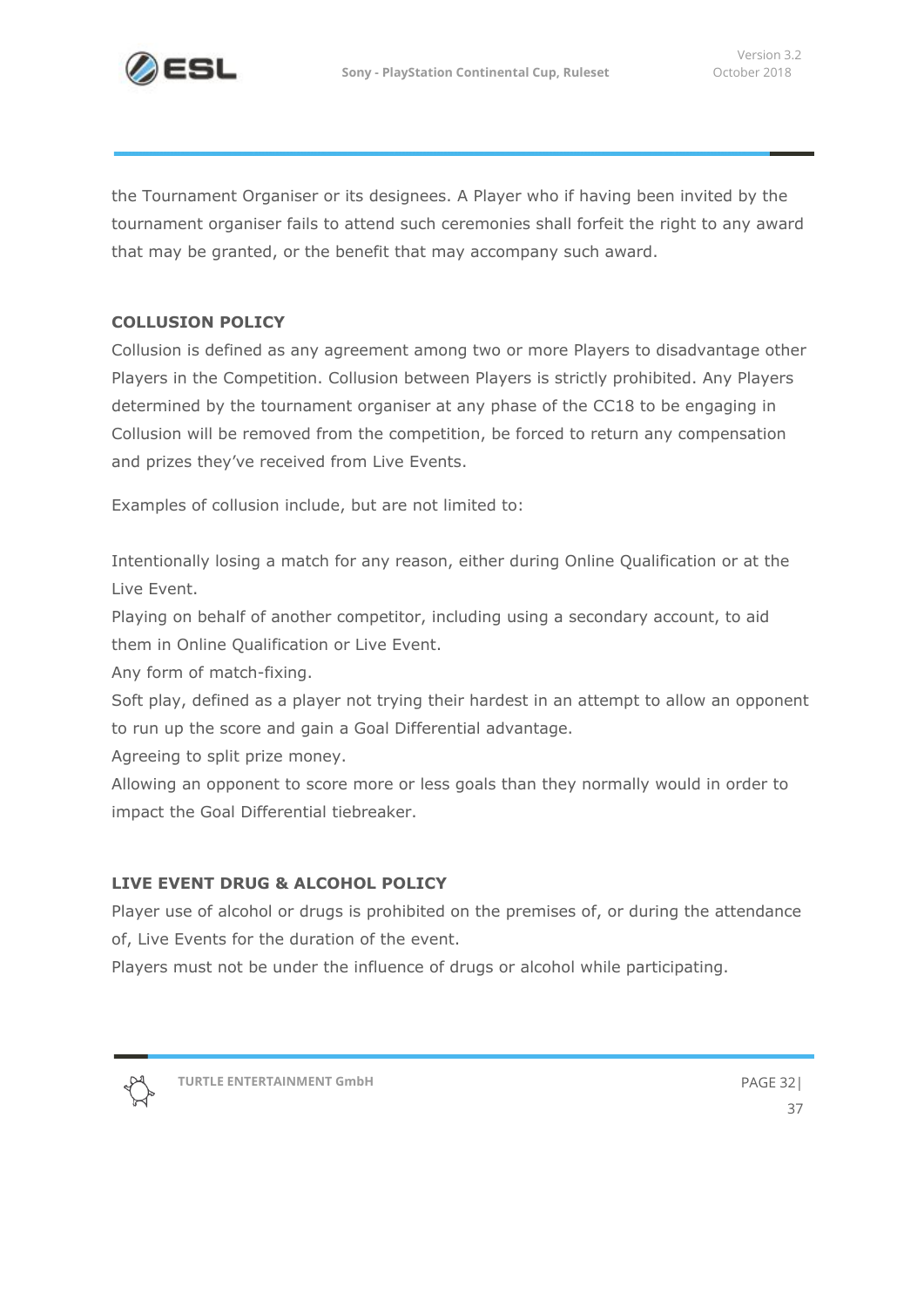

Smoking, including the use of eCigarettes and vaporizers, is prohibited at the Live Event except in designated areas.

Participants must abide by all rules and regulations of the Live Event venue.

#### **LIVE EVENT DRESS CODE**

Any Player who wishes to wear apparel from an ad sponsor must submit a written request to PlayStation at least one week before the Live Event takes place. Tournament Organizer has the right to grant permission or deny these requests at its sole discretion. More details about Player Sponsorship can be found in Player Sponsorship section below. Players must wear attire appropriate to the circumstances and location at which an event is taking place.

Players shall not wear, carry or bear any items of a political nature, or which in PlayStation's opinion reflect unfavorably upon PlayStation, its partners, or the Competition.

Players shall not carry out any promotional activity in connection with the Competition unless otherwise approved in writing by the tournament organiser.

#### **PENALTIES**

Violation of any part of these Official Rules will, at the Tournament organiser's election, result in (a) sanction(s) and/or (b) loss of winner status. All Players must follow the tournament organiser's directions. All decisions and rulings of the tournament organiser are final and binding. The Tournament organiser reserves the right to sanction any Player in competition at any level, at any time for any reason. Sanctions may include, in no particular order, the following:

Warning Reprimand



**TURTLE ENTERTAINMENT GmbH** PAGE 33|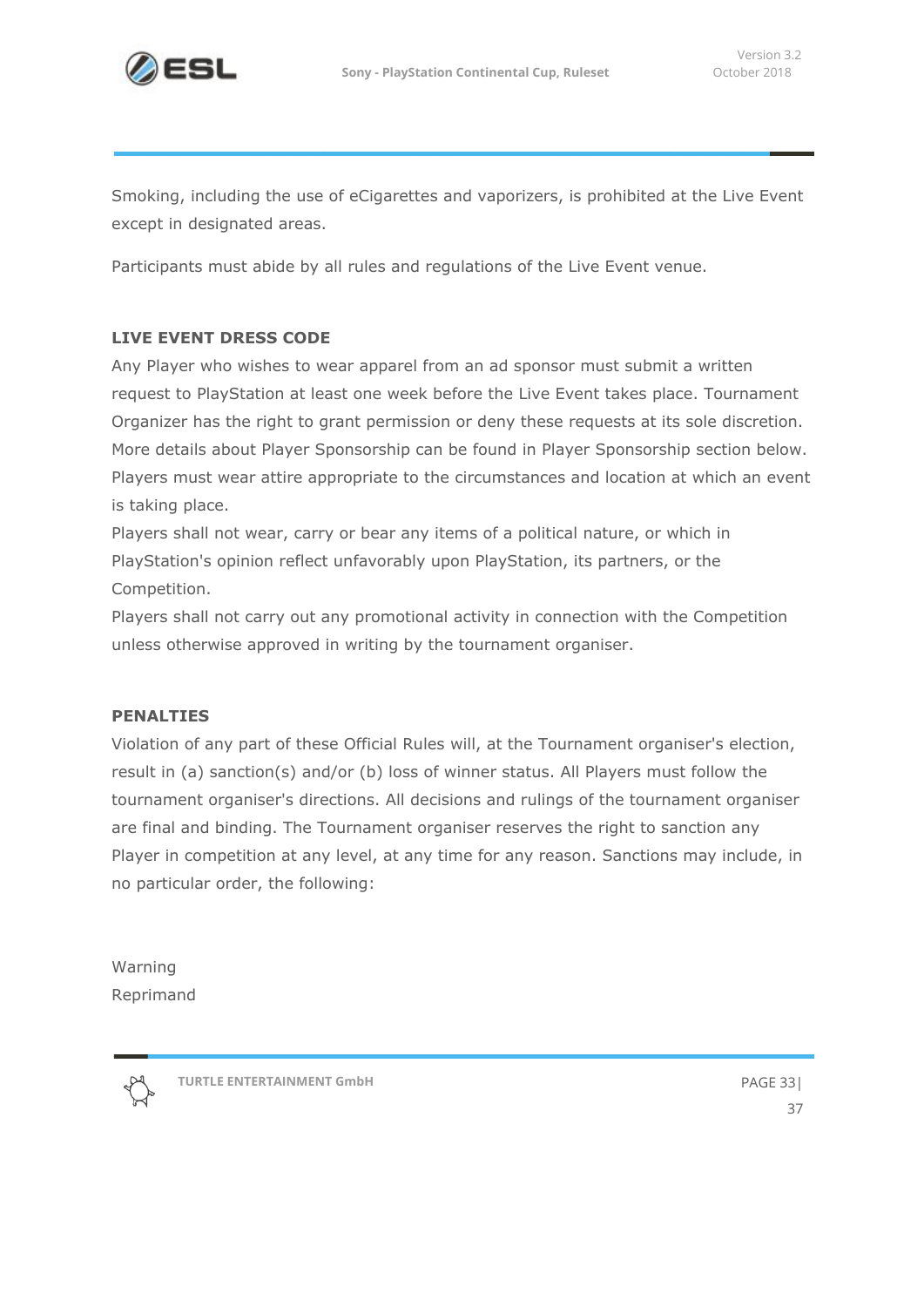

Forfeiture of single match Forfeiture of all matches Loss of awards (including prize money and paid travel expenses) Disqualification from the CC18

The tournament organiser also has the right to publicly announce penalties that have been levied on Players. Players who have been penalized by the tournament organizer hereby waive any right of legal action against the CC18 and PlayStation, and/or any of its affiliates.

#### **PLAYER SPONSORSHIP**

Players in the CC18 have the ability to acquire ad sponsors. Ad sponsorship acquisition is limited, however, to exclude certain categories and industries. If the ad sponsor falls under the below limited categories, then the ad sponsorship may not be displayed by the Player in conjunction with or during the CC18. Tournament Organizer and its designees reserve the right to update the below list at any time. The following is a nonexclusive list of prohibited ad sponsors:

Gambling or gambling websites Alcohol, Tobacco, and/or Non-"over-the-counter" Drugs FIFA Ultimate Team Coin promoting or selling websites or companies Firearms or any type of weapons Pornographic or adult material Products or services from direct competitors of PlayStation, its partners, and its other subsidiary brands Direct competitors of FIFA's Official Marketing Partners

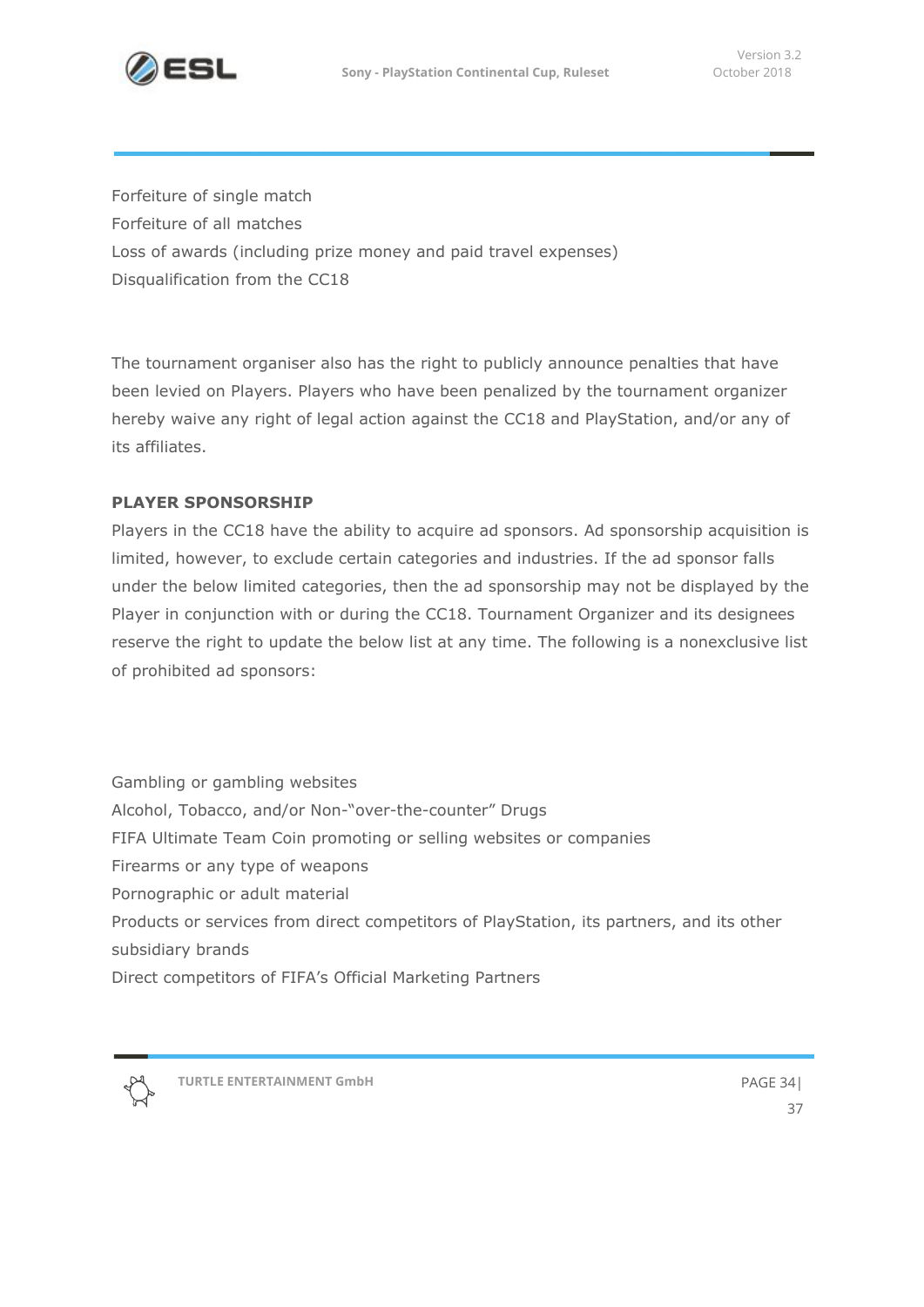

Direct competitors of PlayStation

Tournament Organizer reserves the right to prohibit any third party at their sole discretion.

#### <span id="page-34-0"></span>**Appendix B: Countries**

Below is a comprehensive list of all eligible countries:

France

Russia

Norway

Finland

Sweden

Denmark

Iceland

Italy

Spain

Portugal

United Kingdom



**TURTLE ENTERTAINMENT GmbH** PAGE 35|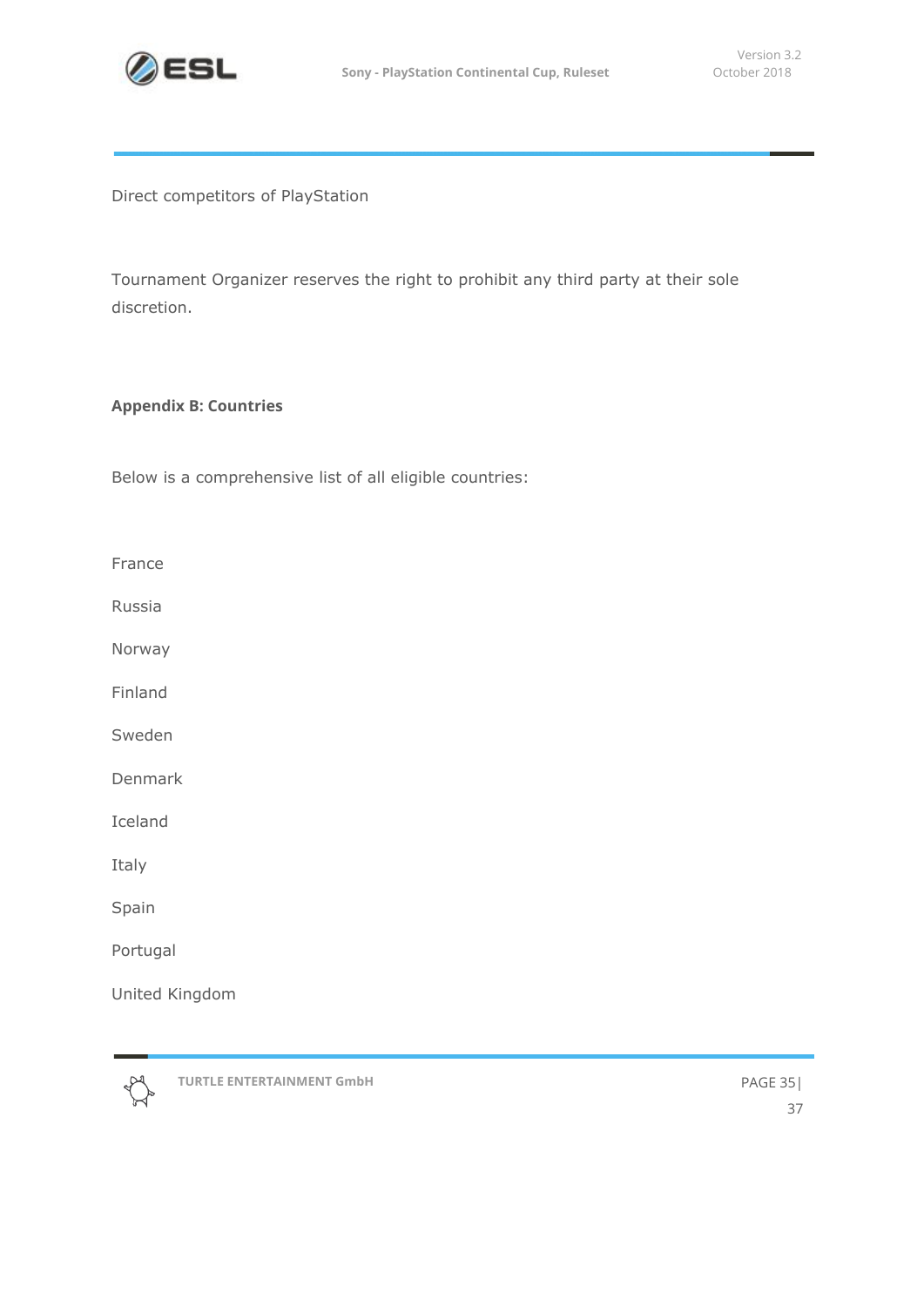

| Ireland              |  |  |  |
|----------------------|--|--|--|
| Germany              |  |  |  |
| Austria              |  |  |  |
| Switzerland          |  |  |  |
| Poland               |  |  |  |
| Greece               |  |  |  |
| Czech Republic       |  |  |  |
| Slovakia             |  |  |  |
| Hungary              |  |  |  |
| Australia            |  |  |  |
| New Zealand          |  |  |  |
| <b>United States</b> |  |  |  |
| Canada               |  |  |  |
| Japan                |  |  |  |
| Hong Kong            |  |  |  |
| South Korea          |  |  |  |
| Thailand             |  |  |  |
| Taiwan               |  |  |  |
| Singapore            |  |  |  |
|                      |  |  |  |